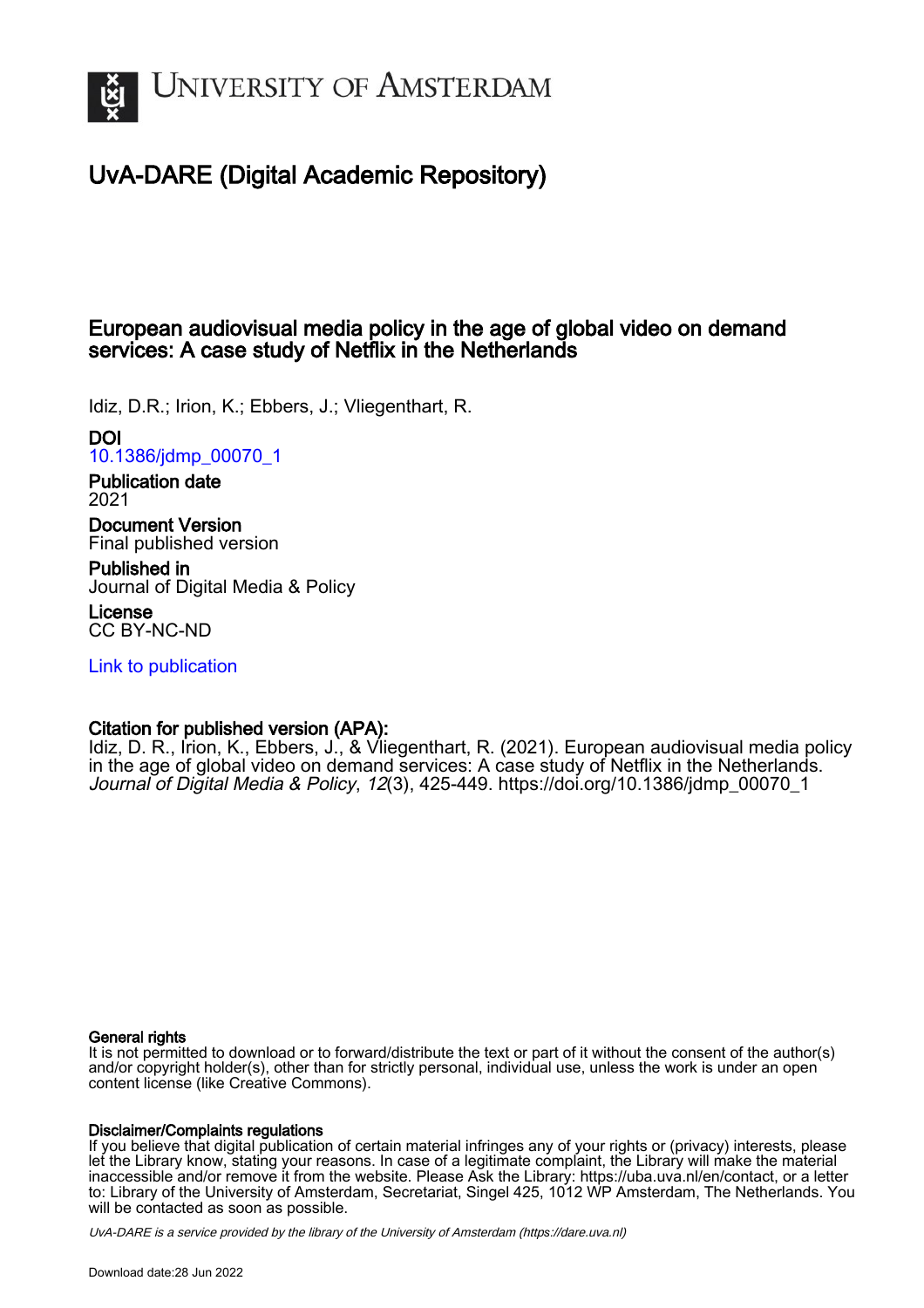Journal of Digital Media & Policy Volume 12 Number 3 © 2021 The Author(s). Published by Intellect Ltd Article. English language. https://doi.org/10.1386/jdmp\_00070\_1 Received 30 March 2021; Accepted 30 July 2021

**DAPHNE R. IDIZ** University of Amsterdam

**KRISTINA IRION** University of Amsterdam

**JORIS EBBERS** Luiss Business School and University of Amsterdam

**RENS VLIEGENTHART** University of Amsterdam

# **European audiovisual media policy in the age of global video on demand services: A case study of Netflix in the Netherlands**

#### **ABSTRACT**

*This article considers the provisions in the European Union's revised Audiovisual Media Services Directive concerning video on demand (VOD) services and the effectiveness of supply-side cultural diversity regulations in achieving their purported policy goals of increased production and consumption of European* 

#### **KEYWORDS**

Audiovisual Media Services Directive cultural diversity media policy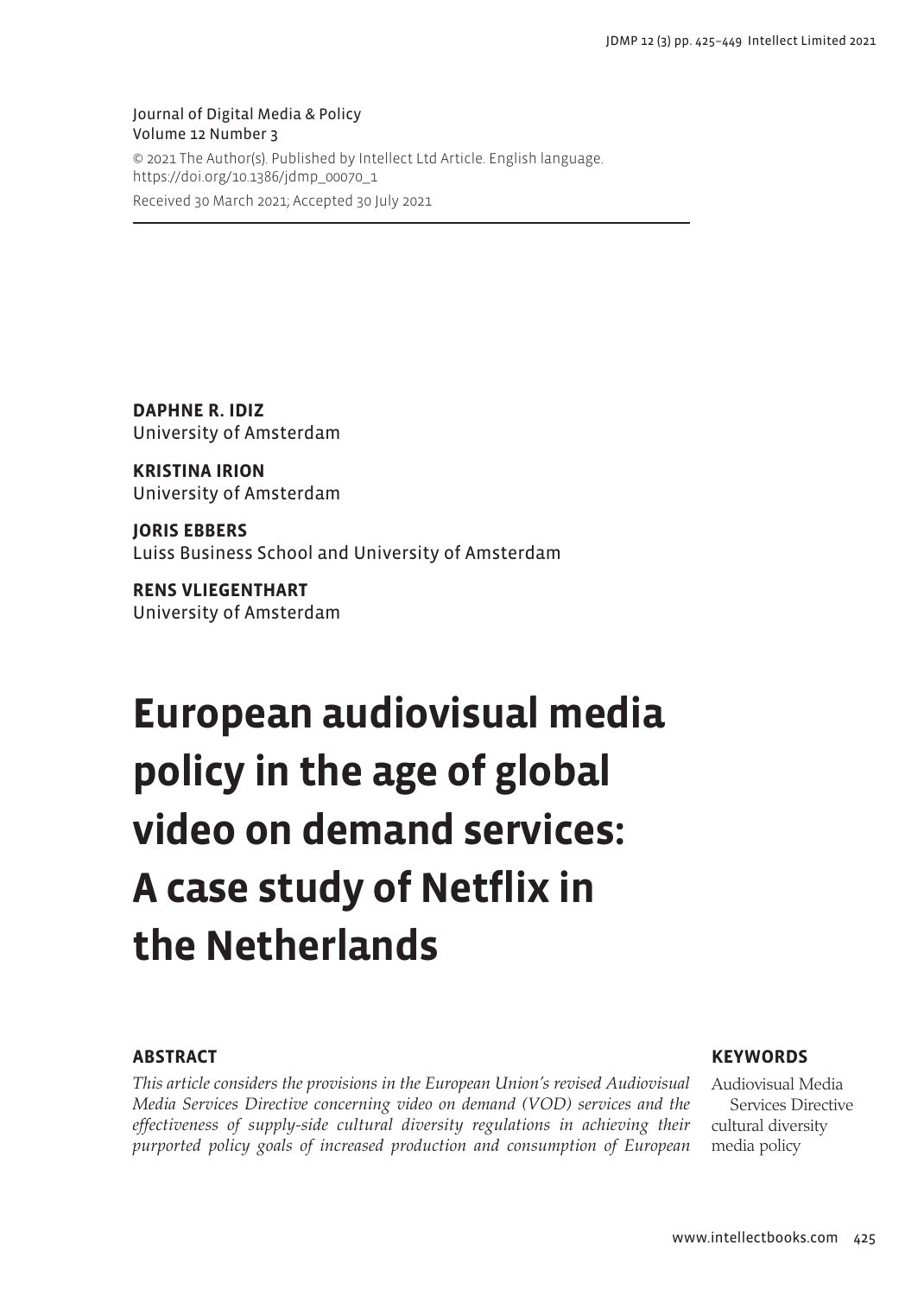quota prominence nonlinear television video on demand regulation Netflix

*works. Because the Netherlands is the 'country of origin' to several multinational VOD services, including Netflix, we conducted a case study of this specific national context. We examine the quota for and prominence of European works, as well as different forms of financial obligations. We find that the former two policy tools may require new strategies to effectively reach their objectives in a nonlinear context. Our evidence also indicates that the latter remains controversial in the domestic audiovisual industry, as stakeholder positions are dependent on the type(s) of production stimulated. Based on this, we argue that securing the independence of producers and ensuring VOD services are transparent with respect to performance data are essential to promoting source diversity and a sustainable value chain.*

*This article is Open Access under the terms of the Creative Commons Attribution-NonCommercial-NoDerivatives 4.0 International licence (CC BY-NC-ND), which allows users to copy, distribute and transmit the article as long as the author is attributed, the article is not used for commercial purposes, and the work is not modified or adapted in any way. To view a copy of the licence, visit https:// creativecommons.org/licenses/by-nc-nd/4.0/.*

#### **INTRODUCTION**

...we are committed to being a voice for European entertainment... (Ted Sarandos, Chief Content Officer at Netflix 2018)

Today's global digital media landscape, populated by multinational video on demand (VOD) services such as Netflix, Amazon Prime Video and Disney+, presents a multitude of challenges for local media industries. In the European Union (EU), creating a level playing field and protecting cultural diversity in light of the presence of these big players contributed to a revision of the Audiovisual Media Services Directive (AVMSD). Indeed, respect for cultural diversity is a founding principle of the EU (Irion and Valcke 2015). International agreements define cultural diversity as the manifold ways in which the cultures of groups and societies find expression, whatever the means and technologies used (UNESCO 2005).

In 2018, the EU revised the AVMSD to include specific provisions for VOD services (European Parliament and Council 2018: Article 13). These include: (i) a 30 per cent content quota for European works in VOD catalogues; (ii) a prominence requirement for these works; and (iii) an option for Member States to require VOD services to contribute financially to local productions (European Parliament and Council 2018: Article 13).

This revision exemplifies the challenges for cultural diversity policy in the age of global digital media. Firstly, the affordances of internet distribution that differentiate nonlinear VOD services from linear television may alter the function of traditional cultural diversity policy tools. Secondly, diversity of supply does not necessarily lead to exposure diversity, particularly in an online context characterized by user autonomy (Valcke 2011; Napoli 2011; Irion and Valcke 2015; Burri 2016; Helberger et al. 2018).

This article aims to improve understanding of the effectiveness of supplyside diversity regulations in achieving the EU policy goals of increased European content production and diversity of exposure within the context of global VOD services.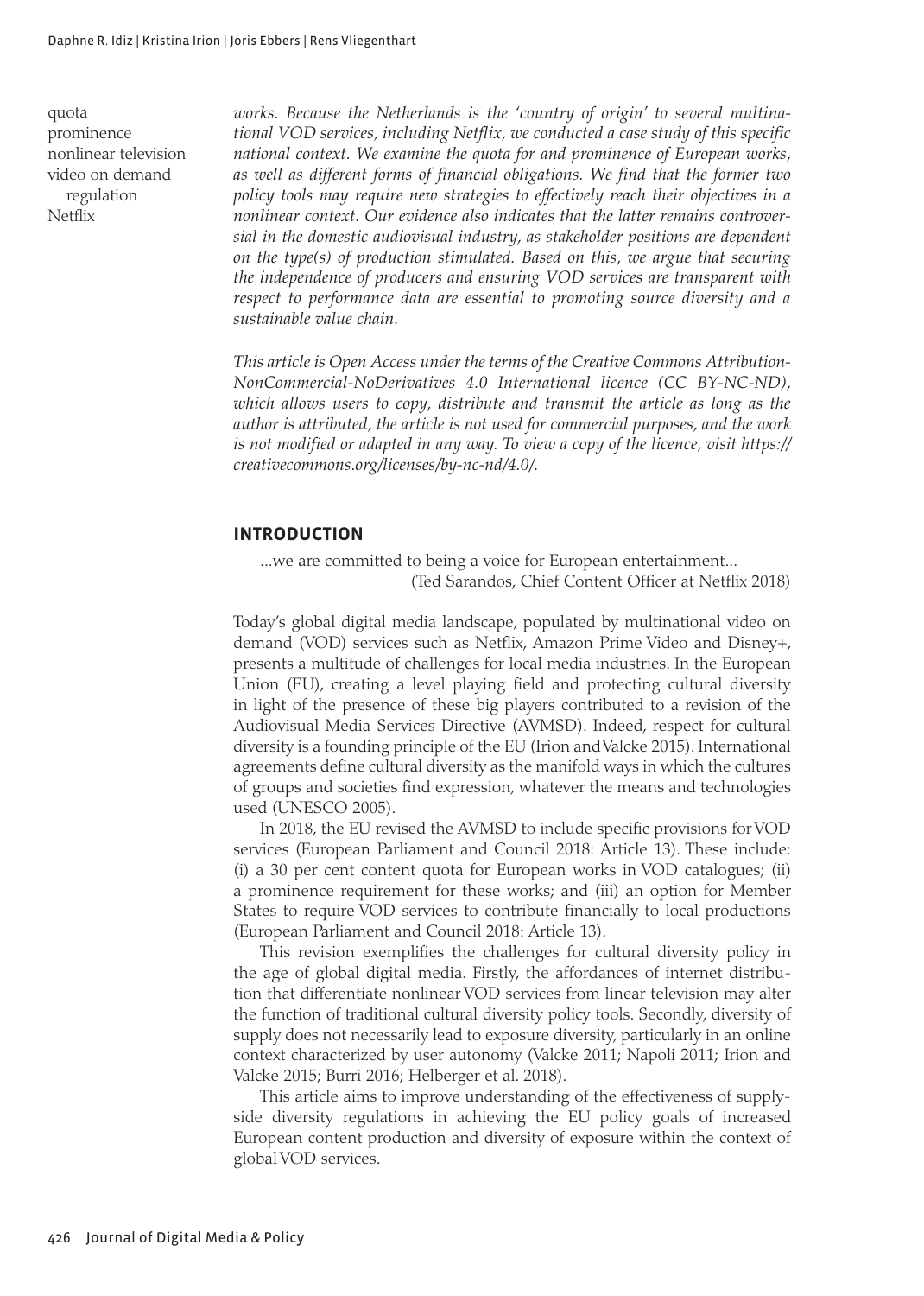Using a case study of Netflix in the Netherlands, we analyse the cultural and industrial policy objectives of the revised AVMSD in the context of nonlinear media services and the legal implications for the Netherlands as the country of origin of several major VOD players, including Netflix. This status gives the Dutch Media Authority (DMA) the significant responsibility of monitoring the EU-wide compliance of these VOD services with the quota and prominence requirement.

We then highlight potential issues surrounding the implementation of Article 13(1), in particular that the quota may not increase production of European works, that its effectiveness at incentivizing consumption of European works is dependent on the prominence requirement, and that monitoring these visibility measures may prove challenging in a nonlinear context.

We also assess how different forms of financial contributions put forward by Article 13(2) affect the production industry and diversity of content produced on a national level, using the Netherlands as an illustrative example. We find that the type of financial obligation (levy or direct investment) directly impacts the type of content produced and, as such, is a source of controversy and debate in the local audiovisual industry.

Finally, we argue that a crucial component of cultural diversity rests on promoting more balanced relationships between multinational VOD services and local producers, through securing the independence of producers and increasing transparency regarding content performance data.

Our analysis builds on literature from the fields of law, policy, media and business studies. From a media and business studies perspective, the focus is on critically locating multinational VOD services and their specific technocommercial affordances in national and regional contexts (Lobato 2018; Lotz 2019a, 2020; Lobato and Lotz 2020). From a legal and policy perspective, the interest lies in the regulatory challenges of European cultural policy devices for nonlinear services (Burri 2016; Irion and Valcke 2015; Evens et al. 2020), in particular, supply-side regulations versus exposure diversity (Napoli 2011), discoverability (Hesmondhalgh and Lotz 2020; Mazzoli 2020) and algorithmic regulation (Napoli 2014; Helberger et al. 2018; Hunt and McKelvey 2019; Tallerås et al. 2020).

In the global digital environment, it is often necessary to update domestic regulatory frameworks in order to promote the production, distribution, access and enjoyment of local cultural content, including its visibility and discoverability (UNESCO 2017). We contribute to the growing number of studies researching ways different EU countries have sought to regulate multinational VOD services (García Leiva and Albornoz 2021; Kostovska et al. 2020) with our close examination of the Netherlands, which has been under-researched despite the implications its AVMSD implementation has for the rest of the EU.

#### *Methods*

This investigation took a mixed-methods approach combining document review and analysis, qualitative interviews and descriptive quantitative data.

We analysed documents to identify the legal requirements under the AVMSD's Article 13, its impact in the Netherlands, and issues facing media industries and regulators in the Netherlands and the EU. This corpus of documents (2010–21) consisted primarily of Dutch and EU media legislation, policy documents and reports, Netflix press releases and media trade press.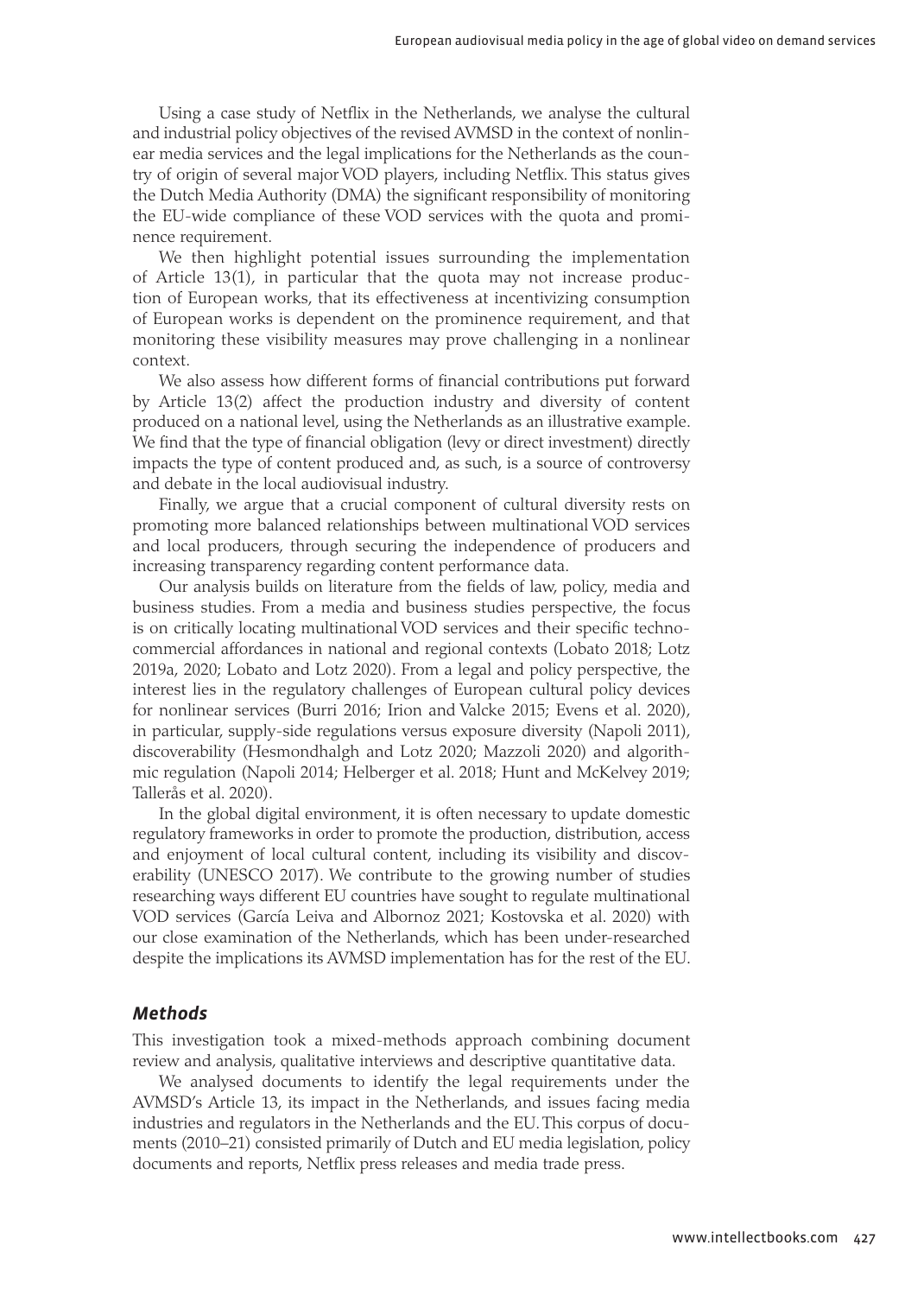We conducted a series of semi-structured, qualitative interviews in early 2021 with stakeholders including Netflix, the DMA, the Dutch Foundation for Public Broadcasting (NPO), the Association of Dutch Audiovisual Content Producers (NCP), the Netherlands Audiovisual Producers Alliance (NAPA), the Netherlands Film Fund (hereinafter NFF) and an audiovisual consultant (hereinafter AVC). Different sets of questions were prepared for each stakeholder, based on their area of expertise (see Appendix 1). Each interview took on average one hour. They were recorded, transcribed and analysed through close reading and inductive development of themes.

Finally, to respond to a specific concern raised in the literature around Netflix's tendency to promote its own content (over licensed/acquired externally produced content), we recorded Netflix's daily Top 10 in the Netherlands over 60 days (1 January–1 March 2021). Thus, we compiled a total of 59 titles which were subsequently coded using IMDb to tag their country of production and whether they were labelled as Netflix Originals.

#### *Empirical context: Netflix in the Netherlands*

Netflix has been labelled a 'zebra among horses' (Lotz 2020) due to its unique content and localization strategy. Indeed, as a subscription VOD service, Netflix's content catalogue and internet-distribution distinguish it from linear television (Lotz 2017). However, the global scale at which Netflix produces and distributes content, simultaneously targeting mass and niche audiences, also sets it apart from other subscription VOD services (Johnson 2019; Lotz 2017, 2020; Lobato 2019; Lobato and Lotz 2020). At the time of writing, Netflix is 'one of the world's leading entertainment services with 204 million paid memberships in over 190 countries' (Netflix 2021). Considering its complex global and local identities, Netflix and similar multinational VOD services present a unique set of challenges for policies relating to cultural diversity.

Netflix launched in the Netherlands in 2013 (Spangler 2013). In 2020, Netflix's European headquarters in Amsterdam became the company's EMEA headquarters (Roxborough 2019) placing its EU operations under the jurisdiction of the DMA. That same year, Netflix released its first Dutch Netflix Original, *Ares* (2020-present), and in 2021 announced a new slate of Dutch content (Netflix 2021a).

The Dutch ecosystem of audiovisual media services includes legacy broadcasters (e.g. public broadcaster NPO and commercial television operators), domestic on-demand services (e.g. Pathé Thuis, NPO Start, NLZiet, Videoland and Ziggo Go) and multinational VOD services originating from the United States (e.g. Netflix and Disney+). Netflix is the most used video streaming service in the Netherlands (Statista 2020).

#### **LEGISLATING CULTURAL DIVERSITY AND PROMOTION OF EUROPEAN CONTENT IN VOD SERVICES**

Today's global digital environment not only challenges how media content is created, produced, distributed and consumed (UNESCO 2017), but moreover plays an increasingly important role in the construction of cultural identities. Parties to the 2005 UNESCO *Convention on the Protection and Promotion of the Diversity of Cultural Expressions* (hereinafter *CPDCE*) may adopt measures aimed at enhancing diversity of the media (UNESCO 2005: Article 6(2)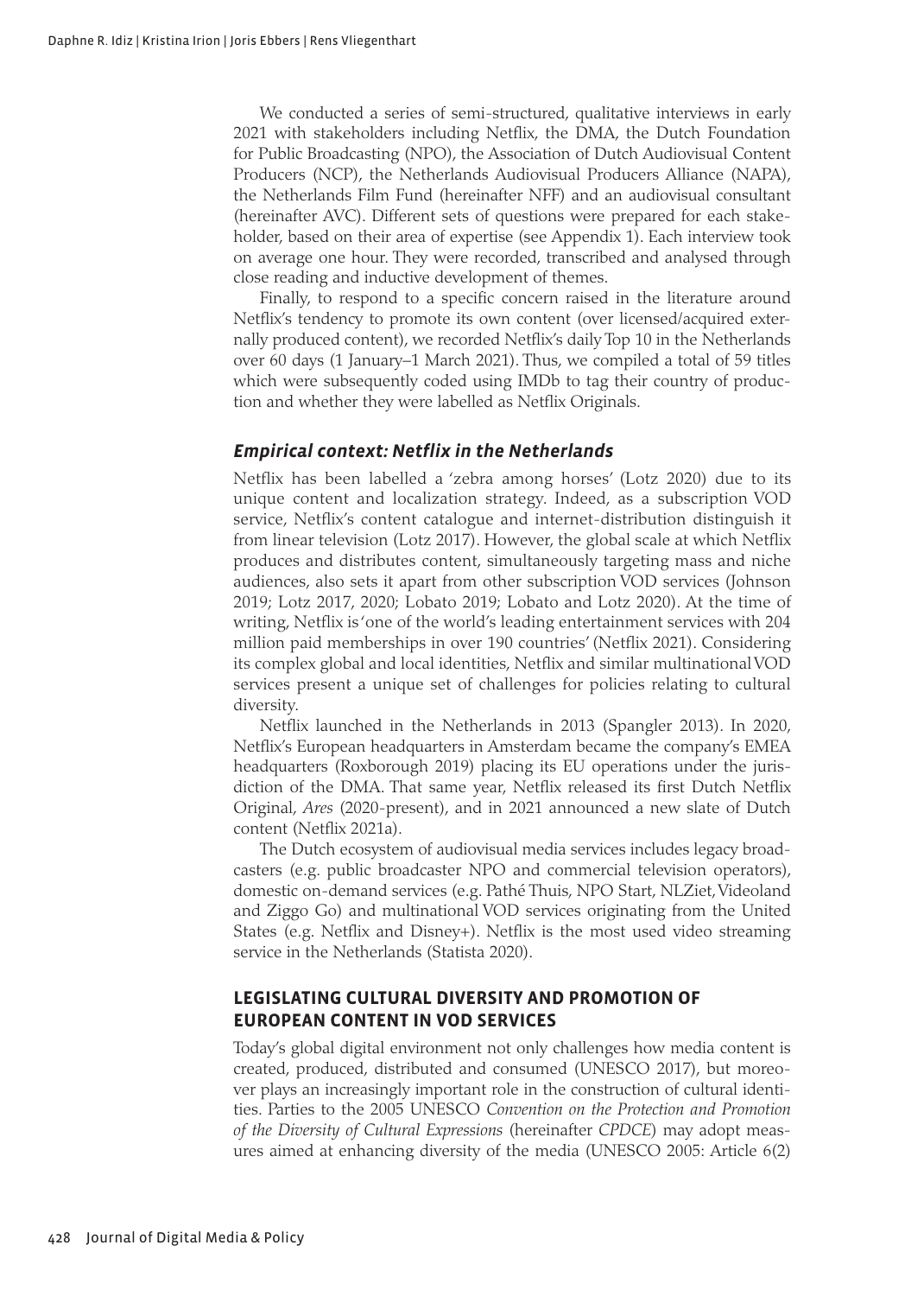(h)). Both the EU and the Netherlands ratified the UNESCO *CPDCE* and are obliged to implement the Convention. With VOD services' increasing foothold in the digital content markets, domestic legislation that aims to promote local cultural content calls for a different suite of tools as compared to linear television.

#### *EU Audiovisual Media Services Directive*

The AVMSD recognizes that VOD services 'should, where practicable, promote the production and distribution of European works and thus contribute actively to the promotion of cultural diversity' (European Parliament and Council 2010: Recital 69).

'European works' are defined as works 'originating in Member States' or 'a European third state' or originating in a state that has a specific agreement or treaty with the EU or a co-production with the majority costs of production being borne by co-producers based in the EU (European Parliament and Council 2018: Articles 1(n), 3 and 4). Member States have the possibility to adopt a more detailed definition of 'European works' for audiovisual media services (AVMS) under their jurisdiction that is in compliance with EU law and aligned with the objectives of the AVMSD. In practice, the leeway for Member States to give preference to their own domestically originating content is limited since EU law prohibits discriminatory treatment of AVMS originating from another Member State.

The AVMSD's regulatory architecture is graduated, meaning that there are three tiers of regulation with the fewest requirements being placed on on-demand AVMS. With the 2018 revisions to the AVMSD, requirements on the promotion of European works for on-demand AVMS were strengthened. Member States now have to ensure that VOD services secure at least a 30 per cent share of European works in their catalogues and ensure prominence of those works. That leaves only the rules on the promotion of independent productions, which apply to linear AVMS, out of the regulatory context for on-demand AVMS.

The AVMSD Article 13(2) affirms Member States' ability to require media service providers to contribute financially to European production, which shall be proportionate and non-discriminatory. This contribution can take different forms, including 'direct contributions to the production of and acquisition of rights in European works [and] levies payable to a fund, on the basis of the revenues generated by [AVMS] that are provided in and targeted towards their territory' (European Parliament and the Council 2018: Article 13(2)). Member States can opt for leveraging a financial contribution for European works in general; however, in practice such investment duties are likely to benefit mostly domestic productions and content acquisition. That is to some extent the outcome when tasking domestic organizations, like national film funds, to carry out specific calls for funding and award financial contributions to the creation and production of audiovisual content. However, there has been an increase of co-productions involving several EU Member States and eligible European countries that receive and pool funding from several funding organizations at national and at European levels (European Audiovisual Observatory 2019).

There is an important difference in the way the two policy tools to promote European works and cultural diversity with on-demand AVMS function in EU law. The quota for European works and prominence are subject to the country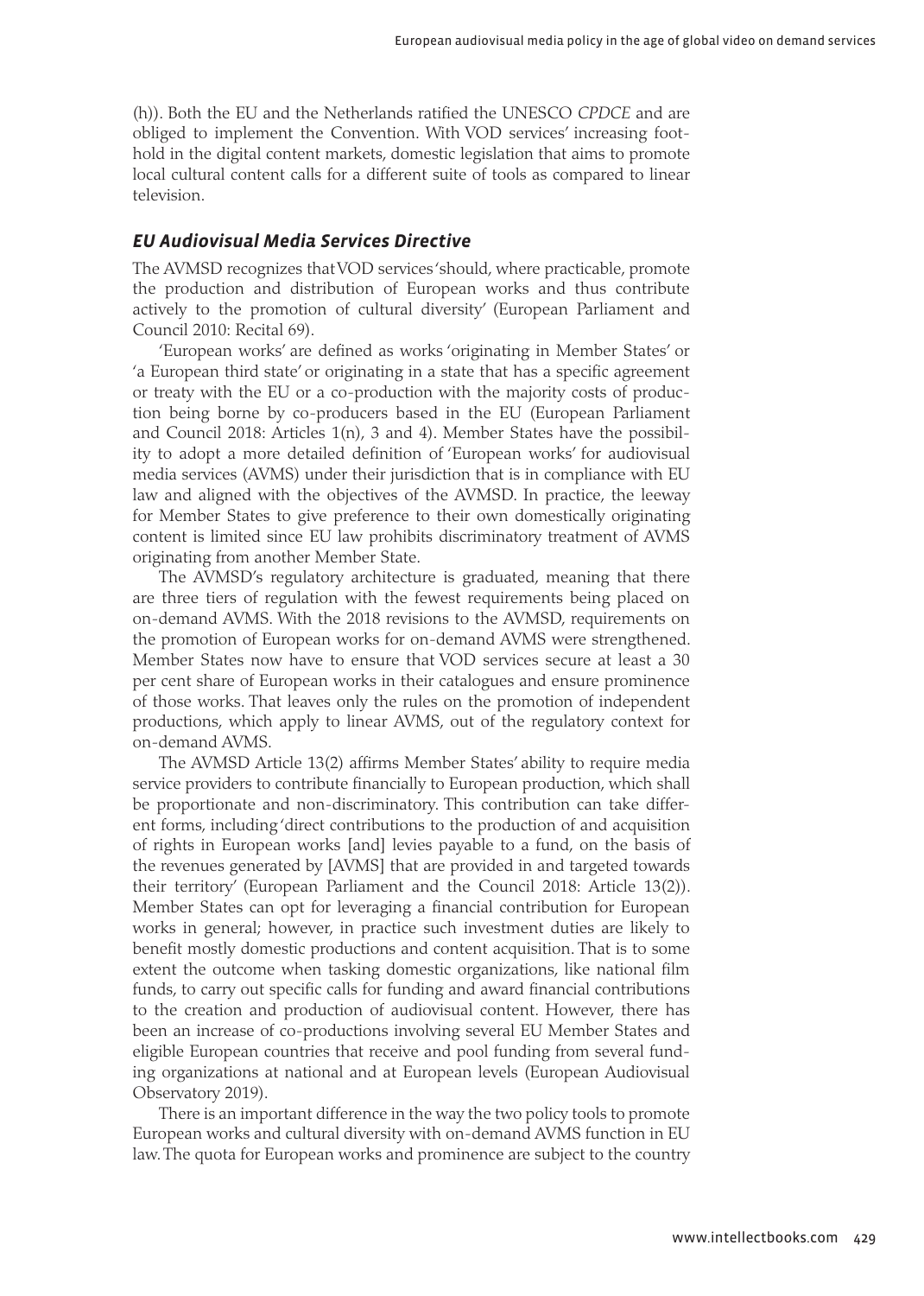of origin principle to the effect that the Member State where the on-demand AVMS provider is established governs the quota for European works and associated prominence rules across the EU. However, the possibility of Member States to leverage a financial contribution for European productions means that 'a Member State is also allowed to impose such financial obligations on media service providers established in another Member State that targets its territory' (European Parliament and Council 2018: 13(2)).

It is worth noting in this context that in the public consultation on the refit of the AVMSD, the Netherlands did not see the merit of the present rules for promoting European works (Ministry of Education, Culture and Science 2015). Instead, it was argued that '[i]nnovative audiovisual media services need less detailed rules to be able to adjust to this changing landscape' and that '[m]ore regulation would result in an increased administrative burden' (Ministry of Education, Culture and Science 2015). The Netherlands voted against the final text of the AVMSD, citing yet other reasons (Council of the European Union 2018: 3).

The AVMSD's deadline for national transposition was in September 2020, with Article 13(1) on quotas and prominence as an EU-wide requirement, while the implementation of Article 13(2) regarding financial obligations was left to the discretion of Member States.

#### *Legal implications of the Netherlands as country of origin*

In the Netherlands, the Media Act (*Mediawet* 2008) was amended in 2020 to incorporate the AVMSD refit. The Netherlands opted for minimum-harmonization of the AVMSD's Article 13, meaning it only implemented Article 13(1) as required (DMA Interview 2021). However, the Ministry of Education, Culture, and Science's (*Ministerie van Onderwijs, Cultuur en Wetenschap* [OCW]) draft 'Bill on Investment Obligation for Dutch Cultural Audiovisual Product' (hereinafter referred to as the Draft Bill), if passed, would require domestic investment obligations from Netflix and similar services (Ministry of Education, Culture and Science 2020).

The Netherlands is home to a notable number of multinational VOD services originating from the United States, including Netflix, Disney+ and Discovery+. Several reasons have been given for the choice of the Netherlands as a place of establishment, which are external to audiovisual media regulation, namely its business mindedness, international culture, digital infrastructure, as well as international travel links (DMA Interview 2021; Netflix Interview 2021). The Netherlands being home to the head offices of these multinational VOD services puts them under the jurisdiction of the Dutch media law as regards the quota for European works and prominence; thereby elevating the DMA to 'an AVMS hub' (DMA Interview 2021): 'Because we are supervising Netflix, everyone is looking at us so we cannot afford to not prioritize it, even if it was not important for us' (DMA Interview 2021).

The DMA is drafting policy guidelines on the definition of European works and the calculation of the 30 per cent quota, as well as compliance with the prominence requirements. Corresponding with the European Commission's (2020) guidelines, the DMA guidelines stipulate that the calculation of the share of European works in on-demand catalogues is to be based on the (total) number of titles in the catalogue. On-demand AVMS providers will be under a self-reporting obligation demonstrate their compliance with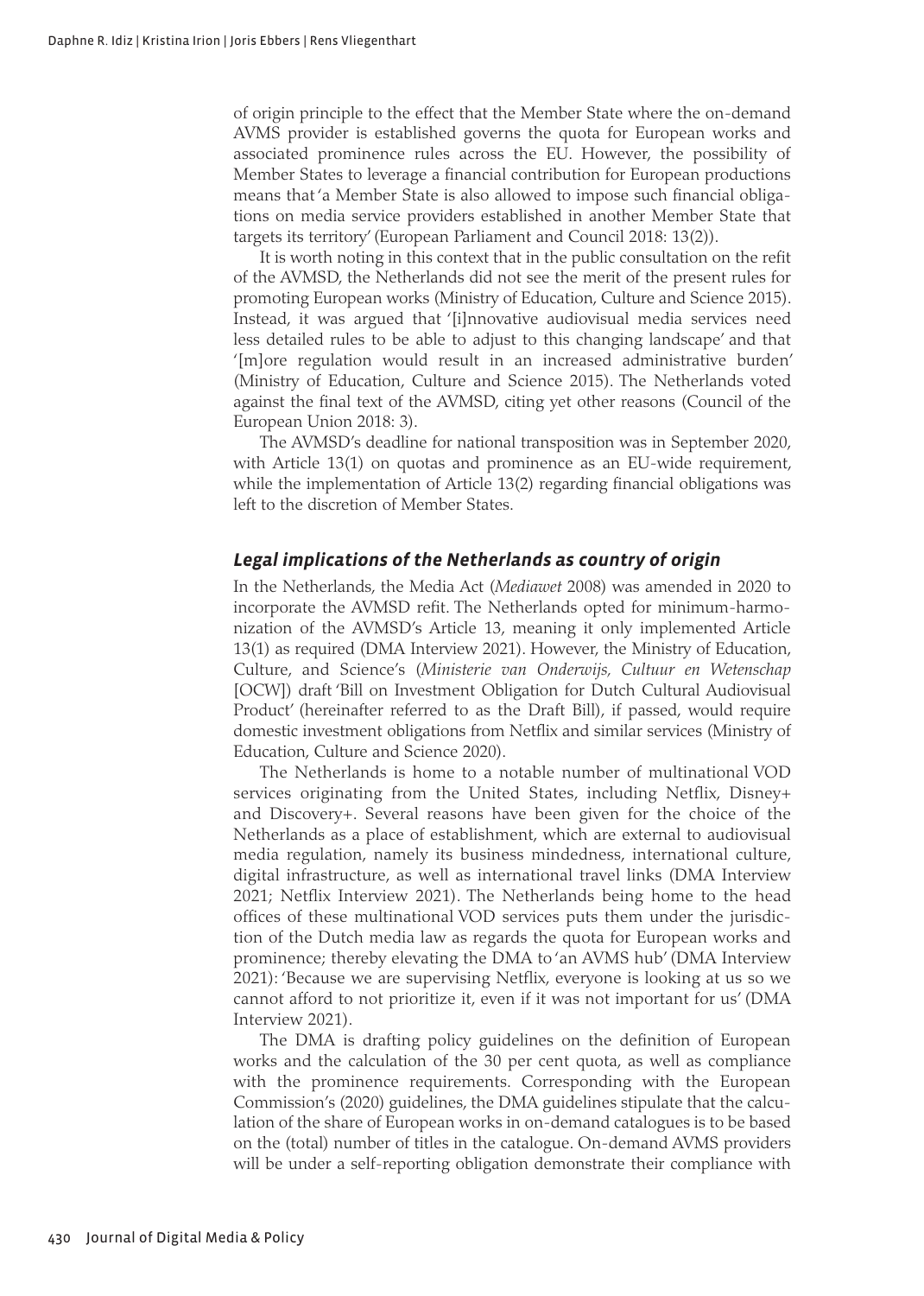the 30 per cent quota for European works; however, the ways in which they give prominence to European works will be left to their own discretion. The first reporting for 2021/2022 will be due in 2023. As such, it is too early to make observations about the enforcement of these requirements; however, potential issues around their implementation are already evident and merit discussion.

#### **LINEAR VISIBILITY TOOLS FOR NONLINEAR SERVICES: QUOTA AND PROMINENCE**

Quotas and prominence are tools originally designed for linear transmission, with significantly different modes of distribution and consumption than nonlinear services (Lotz 2019b: 29). As such, their effectiveness in reaching their purported goals, i.e. the production and distribution of European works (European Parliament and Council 2018: Recital 35) is uncertain. With the Netherlands as Netflix's country of origin, the significant responsibility of issuing further guidelines and monitoring Netflix's EU-wide compliance with the quota and prominence requirement falls to the DMA.

#### *European works quota*

The nonlinear affordances of VOD services present certain challenges for the implementation and monitoring of a content quota. While the AVMSD and DMA have sought to respond to them, the DMA's guidelines in development leave loopholes that enable VOD services to meet the quota without actually meeting the policy goal.

#### *Nonlinear affordances*

While a linear programme schedule is limited by the scarcity of time, a nonlinear catalogue is limited only by content budget (Lotz 2019b: 29). Thus, VOD catalogues are constantly evolving because content is added or removed. VOD catalogues also differ by country, often due to geographic rights restrictions on certain content. Consequently, there may be slightly different proportions of European works in Netflix's different national catalogues across the EU.

#### *Potential policy solution(s)*

The DMA stated that they intend for VOD providers to self-report every title in their catalogue with metadata (including the title's country of origin, date added to the catalogue, and date removed from the catalogue) to get a yearly overview (DMA Interview 2021). While this method accounts for some of the affordances of nonlinearity, certain challenges may still arise that would render the quota ineffective.

#### *Challenges ahead*

The first potential issue this raises is the 'quota quickie', i.e. the ability for Netflix to buy old or cheap content to meet the quota without incentivizing production or consumption (Lotz 2019b: 29; Evens et al. 2020: 290; García Leiva and Albornoz 2021: 270). This was cited as a concern by the Dutch Audiovisual Content Producers, who worried that the quota could be filled with old or cheap content from other EU Member States and therefore not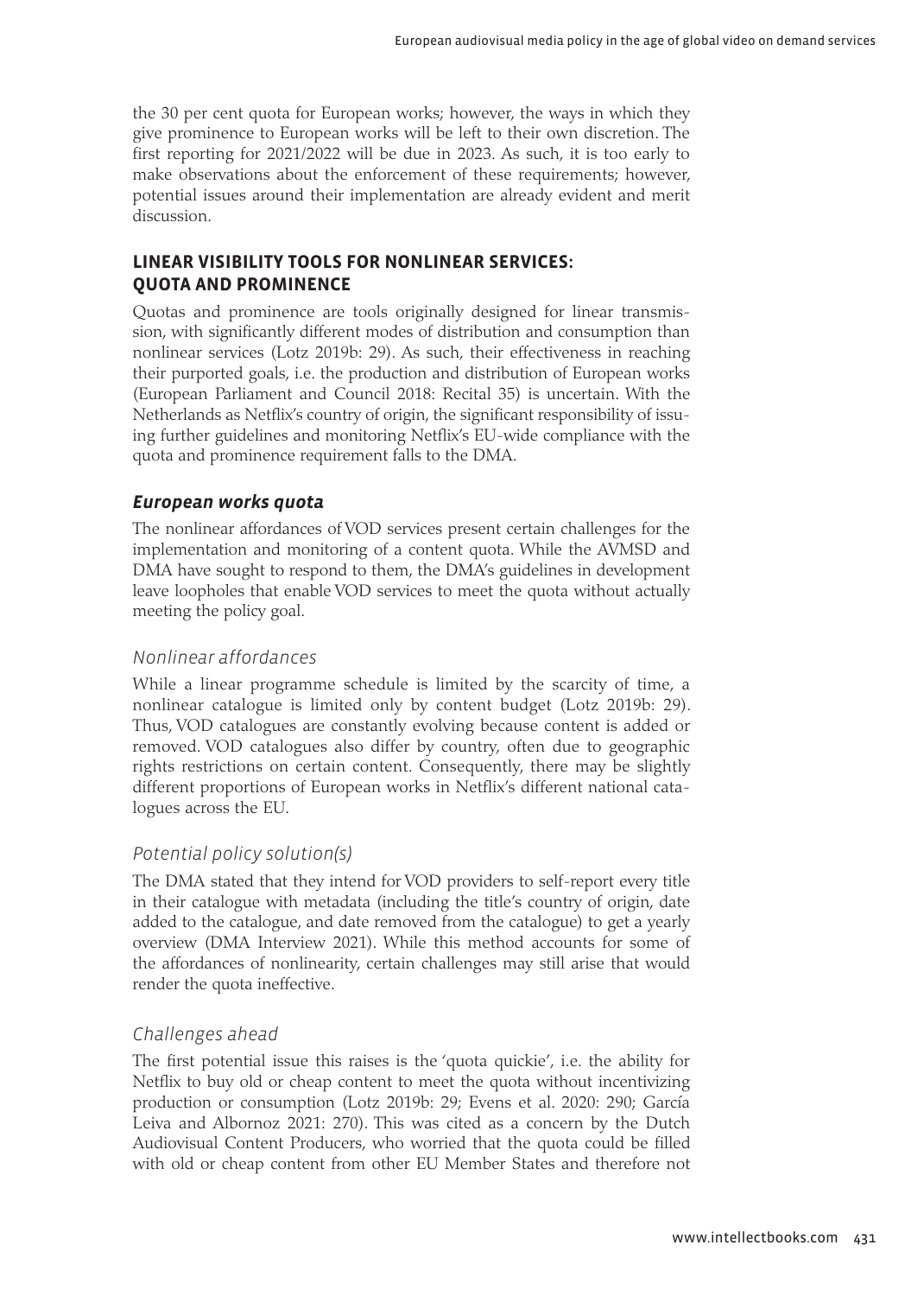in any way stimulate the local production industry (NCP Interview 2021). Back in 2015, Netflix acknowledged this was a possibility, stating that 'quotas risk creating a perverse incentive for VOD service providers to license more of the least expensive European titles and fewer premier European titles' (Netflix 2015: 17). Since the DMA has no plans to issue additional requirements around the age of content counted in the quota (DMA Interview 2021), this could indeed transpire.

The type of content within the quota is another concern. Evens et al. argue that 'such quotas are useless when Member States do not specify which part of that content must be original content' (Evens et al. 2020: 290) because an original content strategy has become 'the name of the game for most platforms' (Evens et al. 2020: 287). This is especially true for Netflix, whose subscription business model is intrinsically linked to its exclusive content (Evens et al. 2020; Lotz 2019a; Hesmondhalgh and Lotz 2020: 402). Netflix has faced criticism for its tendency to recommend Netflix Originals (Hunt and McKelvey 2019: 314; Tallerås et al. 2020: 2; Hesmondhalgh and Lotz 2020: 402). To understand the ramifications of this self-promotion, we tracked Netflix's 'Top 10' in the Netherlands and our preliminary findings showed that the most-watched European titles were disproportionately Netflix Originals. This may be indicative that Netflix users are more likely to view European Netflix Originals than other licensed European content (at least partly due to the promotion that these titles receive).

Finally, a content quota in a nonlinear context can have adverse impacts by limiting the overall offering of a given VOD service. To meet the quota, it is possible VOD services 'can merely trim the non-local offerings to achieve the policy requisite' (Lotz 2019b: 29). The DMA were aware of this possibility, stating that it 'would be a very undesirable side-effect of this legislation' and potentially restrict VOD services' business models, resulting in a decrease of choice for consumers (DMA Interview 2021). However, it was not something they intended to address in their forthcoming guidelines (DMA Interview 2021).

By and large, it is clear that without further guidelines this policy tool does little to incentivize local content production in a nonlinear context. However, perhaps an even greater challenge is promoting European works to encourage their consumption through personalized VOD services.

#### *Prominence of European works*

To improve the likelihood of consumption of European works, their prominence is required by the AVMSD. However, the user-autonomy and personalization of VOD services renders prominence difficult to implement and monitor, presenting both challenges and opportunities for policy-makers.

#### *Nonlinear affordances*

Because VOD catalogues 'are interactive, curated databases' (Lobato 2018: 243), most VOD users 'experience only the fragments [...] pushed forward to them algorithmically' (Lobato 2018: 251). Thus, prominence is essential to increasing the likelihood of exposure to European works.

However, the personalization and algorithm-driven recommender systems characteristic of VOD services complicates the practical implementation of a prominence requirement. Indeed, Netflix's recommender system is actually a collection of algorithms that personalize aspects of each subscriber's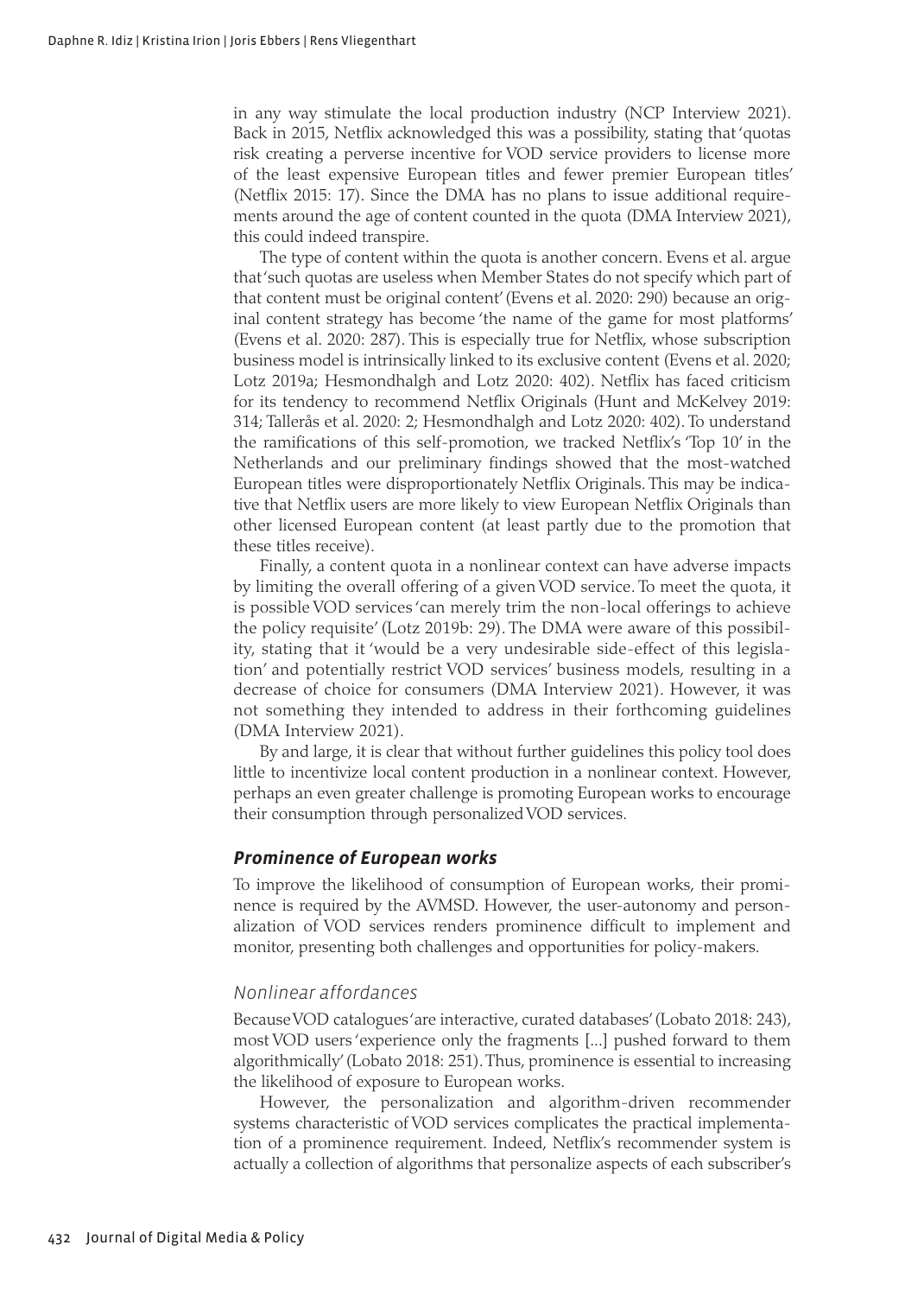homepage (Gomez-Uribe and Hunt 2015: 2–3; Smith and Telang 2016: 8; Chandrashekar et al. 2017; Riley et al. 2018). Since each subscriber's homepage differs, monitoring the actual prominence of European works requires new strategies that also include the personalization algorithms.

Furthermore, VOD services are constantly innovating with their interfaces to improve the subscriber experience. For instance, Netflix's Top 10 ranking was launched in 2020 (Spangler 2020). Consequently, 'how prominence can be achieved today may be very different from how it can be achieved in five years' (García Leiva and Albornoz 2021: 274).

#### *Potential policy solution(s)*

The AVMSD defines prominence in broad terms as any measure facilitating discoverability of European works (European Parliament and Council 2018: Recital 35). The DMA does not plan to ask for specifics on how the algorithms making up Netflix's recommender systems work or for any aggregated data on the consumption patterns of Netflix's users (DMA Interview 2021). Instead, they said:

There are many ways to create more visibility to European works, so we leave it to the services to show us how they do it and then we will evaluate, but we do not prescribe one way.

(DMA Interview 2021)

Prominence requirements will remain an important policy instrument to foster exposure diversity (Helberger et al. 2018), as personalization algorithms can be instructed to give prominence to European works. However, these new strategies have yet to be operationalized.

#### *Challenges and opportunities ahead*

Because the AVMSD and the DMA's forthcoming guidelines have such an open definition for prominence, it is possible for VOD services to make little to no changes and nevertheless maintain that they have met the prominence requirement. For example, in our discussion with Netflix, they referenced the ability to search for Dutch or European content, as well as rows and categories of European content, suggesting that this may be how they intend to demonstrate prominence (Netflix Interview 2021).

However, without consumption data from Netflix, it is impossible to know whether simply having a row of 'European TV Thrillers' effectively encourages subscribers to watch them. Additionally, there is no way of monitoring how often or where such rows appear for each subscriber. The Netherlands Film Fund argued that to accurately measure prominence on personalized and algorithm-driven services, the DMA would need to check the individual level content consumption data of every user (Netherlands Film Fund Interview 2021). While this level of data analysis is likely not feasible, further transparency may be needed for the DMA to monitor whether the prominence measures are effective.

Although the current approach will likely be insufficient to achieve the policy objectives of prominence, the affordances of internet distribution also present new tools and opportunities for policy-makers (Lotz 2019b: 28). Netflix's personalization has the potential to facilitate discoverability of European content. In our interview, Netflix stated that when it recommends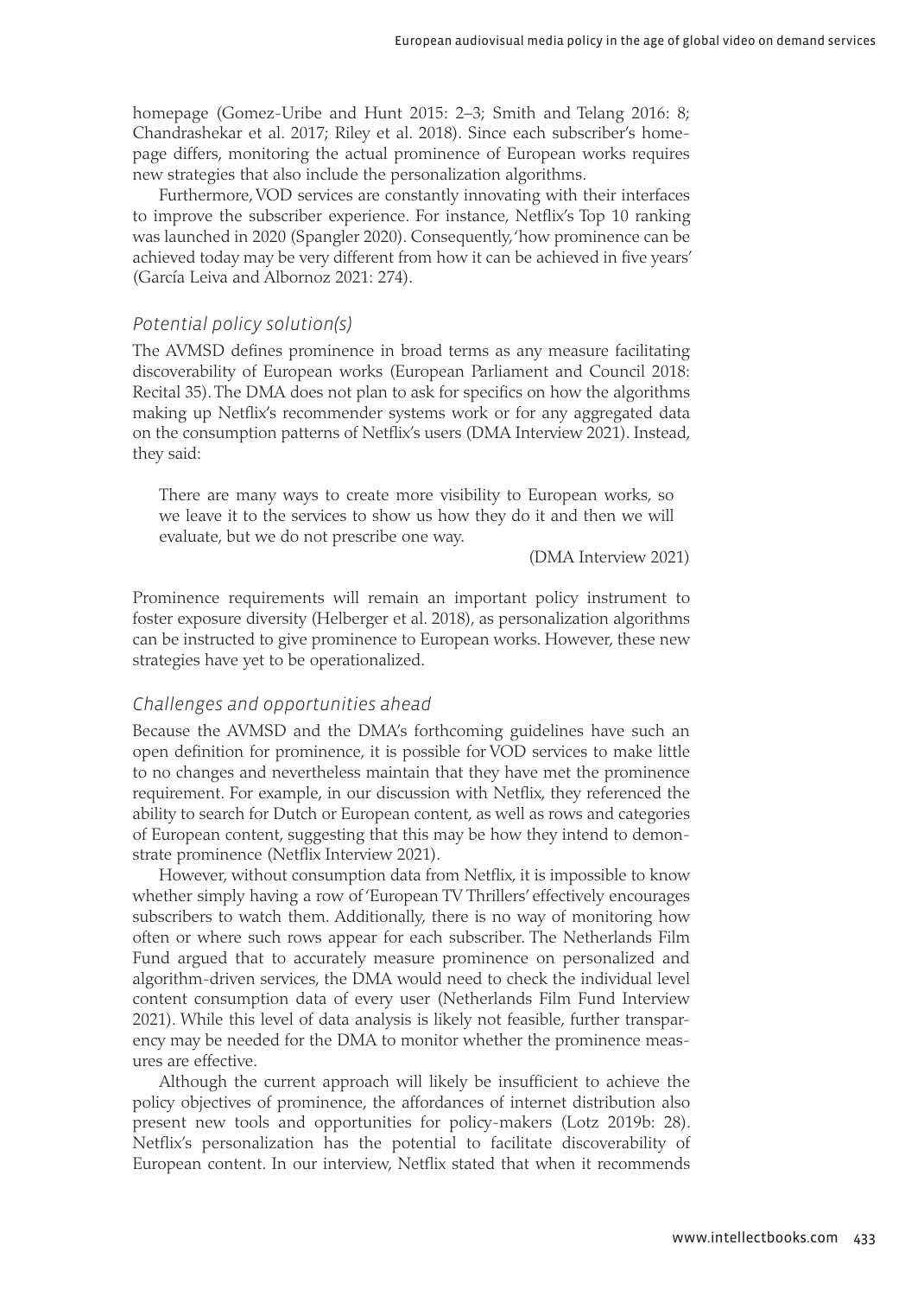European titles to users, it is not to meet a prominence requirement, but because they are shows that the users are likely to enjoy (Netflix Interview 2021). Thus, recommending content from Europe that a user is likely to enjoy based on their viewing history may be an additional way to incentivize the consumption of European works, since having a row called 'European Programmes' may not prima facie appeal to certain users.

We have highlighted how quotas and prominence are not obsolete policy tools, but in a nonlinear context their functions and relationship with consumer demand are altered. It is apparent that the link between the AVMSD's Article 13(1) provisions and their purported objectives is tenuous, with further guidelines and regular monitoring of the outcomes in terms of exposure to and consumption of European content required in order to be actionable.

#### **DOMESTIC FINANCIAL OBLIGATIONS IN THE NETHERLANDS**

The AVMSD's Article 13(2) describes two different ways Member States can implement financial obligations for VOD services: direct investment into European productions and/or levies payable to a fund. The fundamental difference between the two forms is who controls the funding, which has direct implications for the type of production incentivized.

In relation to this policy tool, the Netherlands serves as an informative case study of the tensions surrounding different forms of financial obligations and their impact on the local media industry; however, its status as the country of origin for Netflix and other VOD services is not relevant and has no impact on other Member States' ability to establish their own obligations. In fact, multiple EU Member States have already legislated their own forms of so-called Netflix Tax(es) (Kostovska et al. 2020; García Leiva and Albornoz 2021).

#### *Research and approach*

As the Netherlands opted for minimum harmonization of the AVMSD, Article 13(2) was not transposed into the Dutch Media Act. Instead, the Ministry of OCW commissioned studies from the Council for Culture (Raad voor Cultuur) and research firm Dialogic to assess how best to stimulate Dutch cultural content and the economic effects of levies, domestic quotas, or alternative measures (Council for Culture 2018: 9; Dialogic 2019: 5).

The Council for Culture recommended 'increasing circularity' in the sector, whereby revenue is reinvested in the sector through levies and a Dutch content quota (Council for Culture 2018: 56). Dialogic's report claimed that an investment obligation would be less market distorting than levies because platforms could choose how to invest and therefore be incentivized to produce and market high-quality Dutch content (Dialogic 2019: 102–04). Since Dialogic assessed these measures from an economic perspective, it may not have considered that the objectives of cultural diversity policy must be, to some extent, market distorting as they attempt to correct a perceived imbalance.

Following these reports, the Minister of OCW informed the House of Representatives of their intent to implement an investment obligation for Dutch cultural content but not a Dutch quota or levies (Ministry of Education, Culture and Science 2019). For VOD services, this means 6 per cent of their annual turnover generated in the Netherlands will need to be invested into Dutch content (Ministry of Education, Culture and Science 2019). This obligation was included in the Draft Bill, and the requirement can be met 'by investing in productions or co-productions' (Ministry of Education, Culture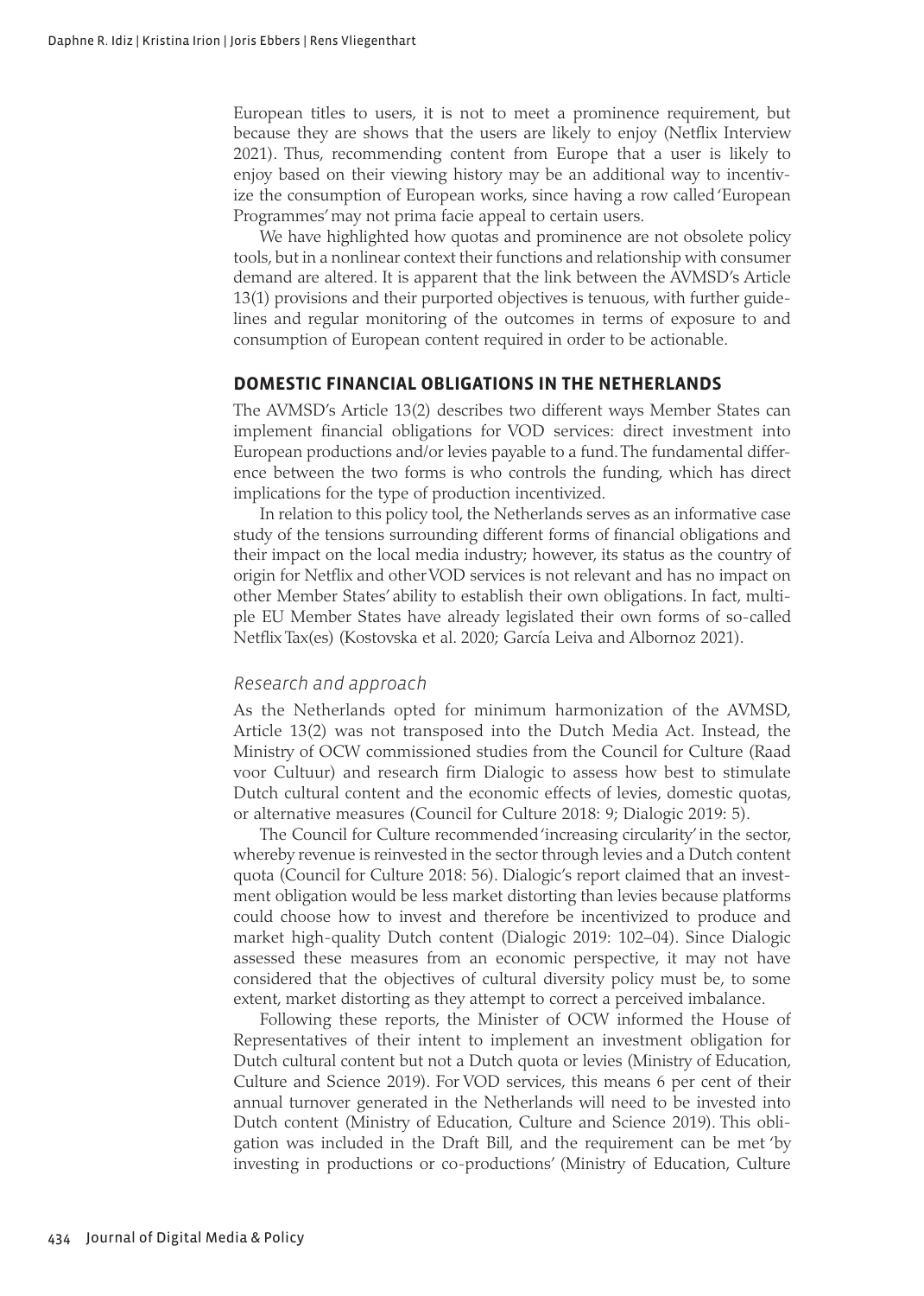and Science 2020: 10, translation added) or by acquiring recent or forthcoming productions (Ministry of Education, Culture and Science 2020: 10–11). The Draft Bill further explains that 'providers can choose to invest directly in Dutch cultural audiovisual products, but they can also choose to invest through a private fund' (Ministry of Education, Culture and Science 2020: 11, translation added). The collapse of the Dutch government in January 2021 (Erdbrink 2021) postponed the reading of the Draft Bill, which as of the time of writing had not been presented to parliament.

#### *Industry tensions*

Throughout our interviews, stakeholders' preferences for different forms of financial obligations became apparent. Indeed, whether from a competition standpoint or the opportunity for funding, all sectors of the Dutch audiovisual industry have a vested interest in how this incentive measure is governed.

On the one side, the more traditional parts of the industry (encompassing public broadcasters and the NFF) favoured levies over a direct investment obligation. Some arguments presented were that levies would be the simplest measure to apply and monitor (Netherlands Film Fund Interview 2021); that they would give the governing body more control over what kinds of production most need support (Netherlands Film Fund Interview 2021); and that they would be the most effective way to fund a wide range of cultural productions (NPO Interview 2021; NPO 2020). The NFF and AVC also raised the point that it would be difficult to force certain VOD services with specific content offerings to invest directly into the production of content that does not fit in their catalogue (Netherlands Film Fund Interview 2021; Audiovisual Consultant Interview 2021).

In the middle, NAPA, which represents a range of arthouse and mainstream producers, hoped for a policy mix including levies and direct investments (NAPA Interview 2021). Most importantly, they stressed that any investment obligation should secure the position of the independent producer and ensure they retain rights related to the content they produce. To this end, they advocated that 75 per cent of the proceeds should go to independent producers (NAPA 2020: 6). The current Draft Bill states that a percentage of the investment obligation should go to independent producers; however, it does not specify an amount (Ministry of Education, Culture and Science 2020: 9).

On the other side, the NCP and Netflix preferred direct investment. NCP, admittedly representing mostly mainstream producers, felt that levies create another layer of bureaucracy and prioritize more arthouse content (NCP Interview 2021). Netflix leaned on the Dialogic report, repeating the claims that it is more sustainable and less market distorting if they can choose how to invest and that direct investment gives them more incentives to stay active in the Dutch market (Netflix Interview 2021).

In essence, this range of perspectives demonstrates the tension between cultural and industrial policies. Since levies promote the production of cultural/arthouse content whereas direct investment stimulates more mainstream productions, stakeholders have aligned with what is in their interests. Thus, cultural diversity may be best served by a policy mix, necessitating additional measures such as the ones suggested by Dialogic's report, especially promoting better cooperation between local producers and multinational VOD services in the value chain (Dialogic 2019: 71–93). Since source diversity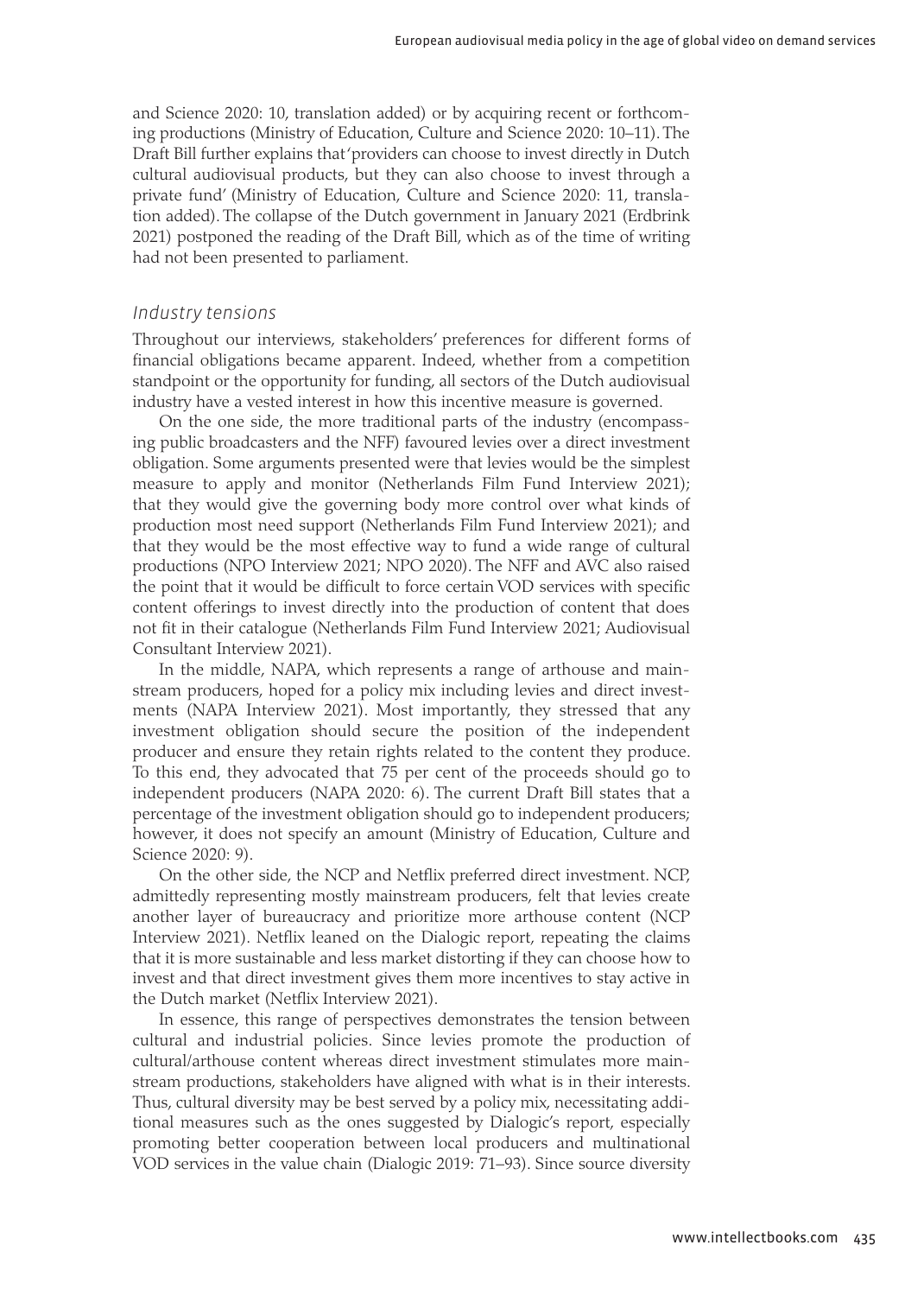relies upon a 'media system [that] is populated by a diverse array of content providers' (García Leiva and Albornoz 2021: 268), it is essential to secure the position of independent producers and ensure they obtain more transparency regarding content performance from VOD services.

#### **REMAINING CHALLENGES: INDEPENDENCE AND TRANSPARENCY**

Within the policy objective of stimulating local production, interrelated concerns around the independence of producers and the lack of transparency from VOD services came up repeatedly in our interviews. While producers have long dealt with challenges related to accessing funding whilst remaining independent from broadcasters and other large media conglomerates, the development of multinational VOD players presents new obstacles (Doyle 2019: 146).

#### *Independence*

Independent production is seen as integral to cultural diversity and pluralism (Cabrera Blázquez et al. 2019: 8). UNESCO's *CPDCE* specifies that a means of protecting and promoting cultural diversity is 'providing domestic independent cultural industries [...] effective access to the means of production, dissemination and distribution of cultural [...] goods' (2005: Article 6). However, independent producers face challenges from both traditional (broadcasters) and new (multinational VOD players) gatekeepers, with regards to creative control and rights related to the content they produce.

The European Producers Club (EPC) defines independent producer as an 'entity [...] which is independent of broadcasters, VOD services and other audiovisual media service programme providers' (European Producers Club n.d.). However, while the 2010 AVMSD defines independent producers as independent from broadcasters and reserves a proportion of broadcast for independent productions (European Parliament and Council 2010: Recital 71), the 2018 revision offers no such points related to VOD. Thus, it is left to Member States to secure the position of independent producers within the local media ecosystem. For producers working with VOD services, one of the major challenges relates to content distribution, particularly exclusivity and windowing.

Producing a Netflix Original usually implies exclusive rights for Netflix. The NCP said their members felt this was fair but acknowledged that it made co-productions with any other parties (such as the NPO) near impossible (NCP Interview 2021). NAPA also alluded to this power imbalance, stating that Netflix is 'very dominant in the way they operate' and citing concerns that producers would simply become service producers with no creative control or Intellectual Property rights (NAPA Interview 2021). By contrast, the AVMSD's independence requirement from broadcasters defines independent producers by criteria such as their ownership of the production company or rights related to the content produced (European Parliament and Council 2010: Recital 71). Another source of contention is that, while Netflix pays well by local standards, they still pay local prices for potentially global content (Audiovisual Consultant Interview 2021; Vivarelli 2020) with no remuneration for producers based on the success of the content produced.

One recent example of successful collaboration is *De Slag om de Schelde* (*The Forgotten Battle*) (van Heijningen 2020). With a budget of €14 million, it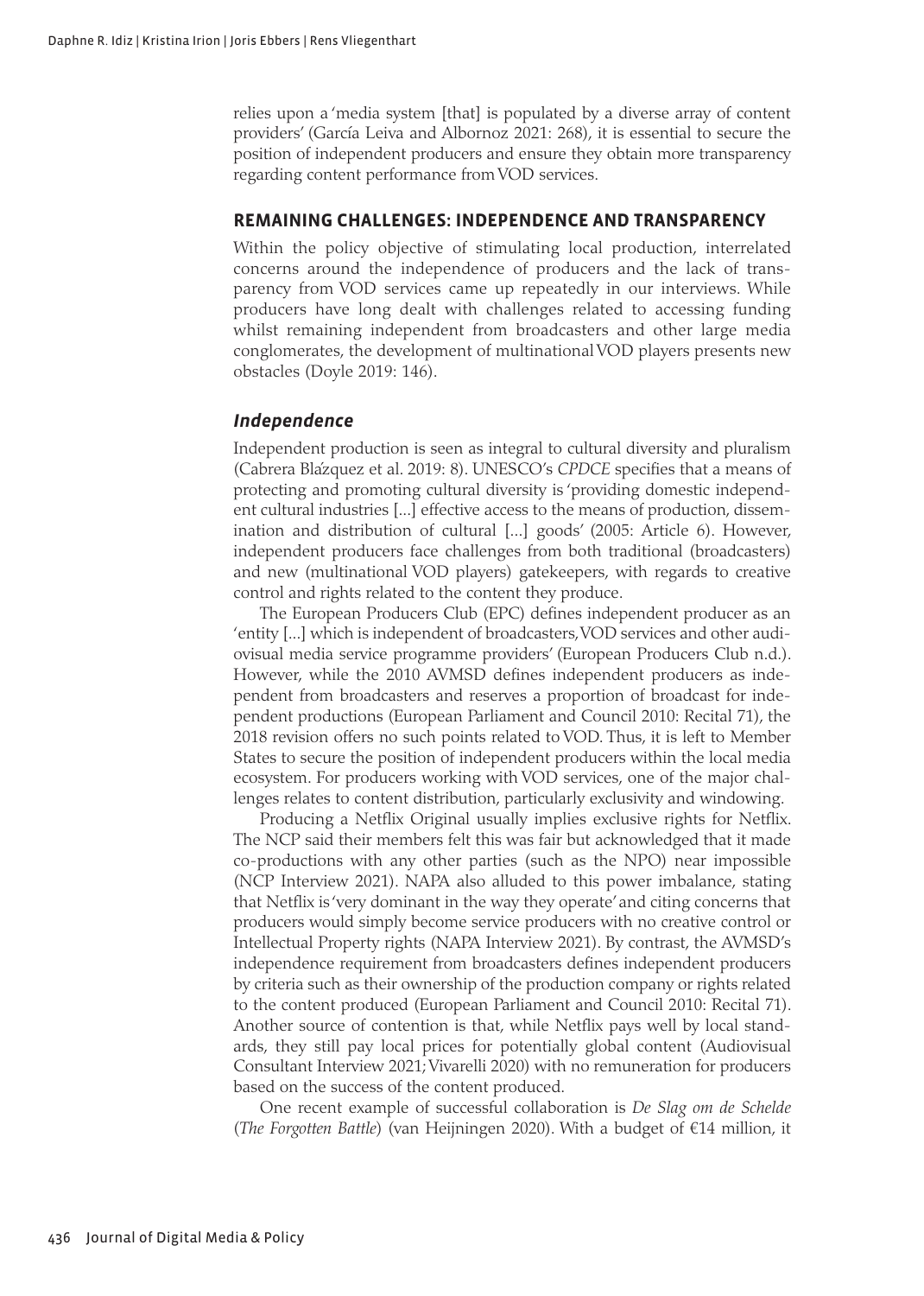is the biggest Dutch production in the last decade (Levitate Film n.d.) and received significant funding from the NFF as well as Netflix and many other parties (including other funding bodies, broadcasters and distributors). In this case, the NFF told us 'Netflix is one of the financiers and has a four-month window to release the film on its platform after it's had its theatrical run' (Netherlands Film Fund Interview 2021). This example illustrates a potentially more sustainable position Netflix could take on in the value chain, particularly as related to exclusivity and fair remuneration for producers.

#### *Transparency*

A related concern to the aforementioned power imbalance is transparency. In 2021, the Federation of European Screen Directors (FERA) and the EPC issued separate statements calling on multinational VOD providers to commit to fair and sustainable creative relationships in Europe by sharing viewing data (Federation of European Screen Directors 2021; European Producers Club 2021). FERA argues that 'without information on their works' actual performance, authors and their representatives are negotiating blindfolded' (Federation of European Screen Directors 2021). One of our interviewees called Netflix a 'black box when it comes to data' (NAPA Interview 2021). The AVC said there is a:

huge lack of a level playing field with how different players in the industry are being handled [because] in one single industry, governments [only] oblige part of the industry to disclose all their figures on the performance of productions.

(Audiovisual Consultant Interview 2021)

FERA's statement directly references the AVMSD along with the EU Directive on Copyright and Related Rights in the Digital Single Market (DSM). Evens et al. refer to these two directives as examples of the European Commission's 'platform policies' whereby a 'platform angle' is added to existing regulations (Evens et al. 2020: 288) to account for the specificities of global VOD services. The DSM Directive, whose deadline for national transposition was June 2021, has two relevant provisions related to multinational VOD services. Firstly, EU Member States will offer negotiation mechanisms to assist licensing rights disagreements between parties and VOD services and facilitate the availability, visibility and circulation of EU content (European Parliament and Council 2019: Article 13). Second, VOD platforms will be required to meet certain transparency obligations which will entail sharing data with authors and performers (European Parliament and Council 2019: Article 19). It is too early to know how this will impact the interactions between Netflix and local producers and directors; however, it might be a step towards a more balanced and transparent relationship.

#### **CONCLUSIONS**

The near ubiquity of multinational VOD services, and their self-produced exclusive content, has significant implications for cultural diversity. This has raised concerns around the effective regulation of these services using existing policy tools designed for linear television, which, at least in the case of a quota, may not fit the specificities of VOD services.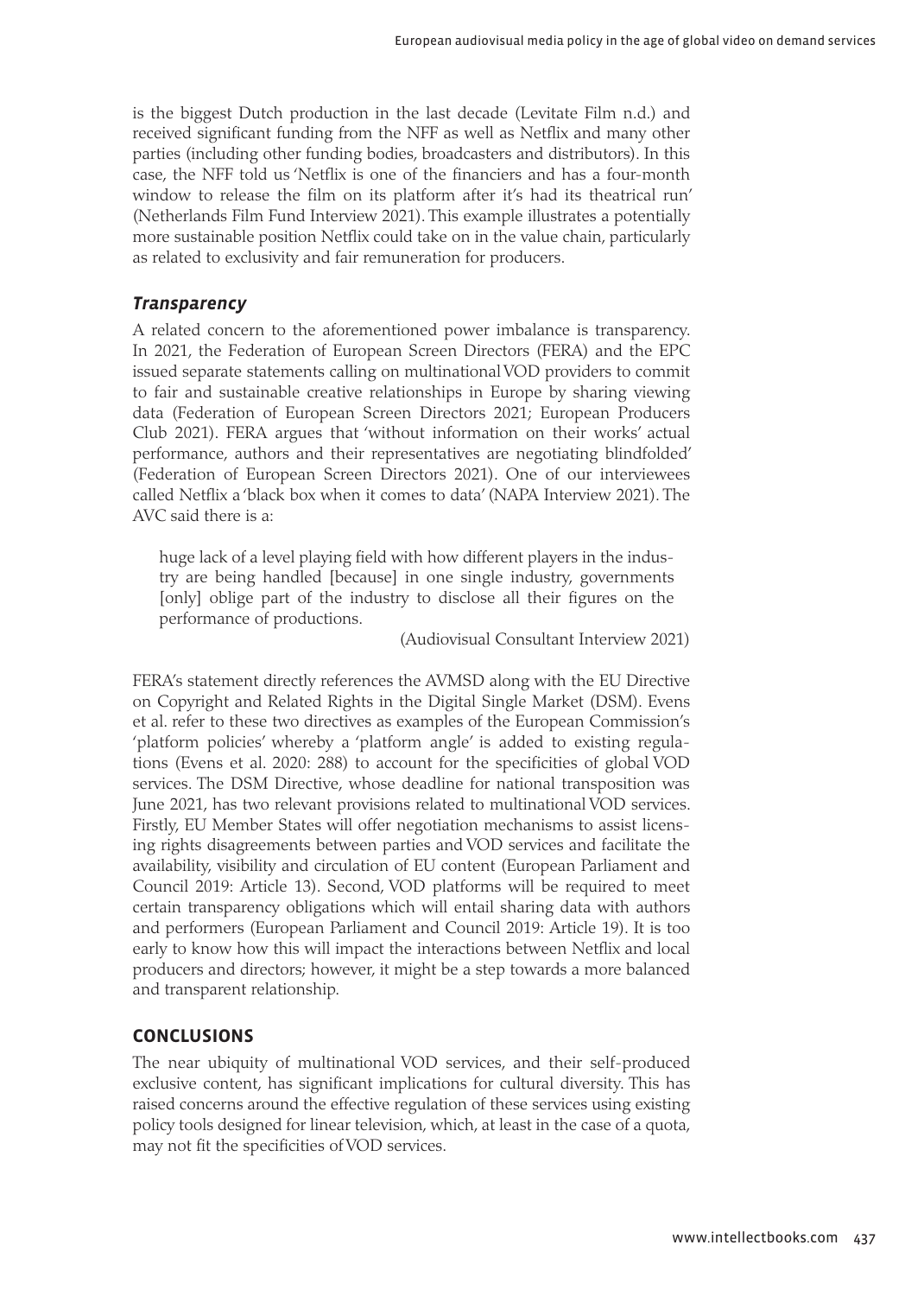This article aimed to identify potential challenges surrounding the AVMSD's Article 13 policy tools in achieving their goals in the context of a global media sector that has been undergoing a massive transition resulting from the growth of multinational VOD services (Nieborg and Poell 2018; Lobato 2019; Vlassis 2020).

We demonstrated how quotas and prominence have limitations on nonlinear personalized algorithm-driven services, particularly how a lack of clear and effective prominence guidelines may negate any meaningful impact. Since monitoring Netflix's EU-wide compliance with these measures falls to the DMA, we flagged that the guidelines being drafted will likely leave wide scope for interpretation to VOD services. On a national level, we highlighted how controversial different forms of financial obligations can be within the audiovisual media industry, as they stimulate different areas of production. We also noted that securing the position of independent producers is essential to the objectives of cultural diversity. This goes hand in hand with transparency concerns, with more viewing/consumption data needed from VOD services to establish sustainable relationships with producers and for regulators to practically monitor the effectiveness of prominence measures.

This article contributes to comparative research on the governance of VOD, specifically regional and national audiovisual policy related to Netflix (Kostovska et al. 2020; García Leiva and Albornoz 2021). We build on the scholarly discourse around the disruptive nature of multinational VOD services (Lotz 2019b; Lobato 2019; Lobato and Lotz 2020), focusing on the important case of the Netherlands and its implementation of the AVMSD to demonstrate challenges and opportunities for local policy-makers and industry stakeholders. Finally, we emphasize how this further complicates the discussion around supply-side regulations for cultural diversity objectives (Valcke 2011; Napoli 2011; Irion and Valcke 2015; Burri 2016; Helberger et al. 2018).

Both policy-makers and VOD services are looking for future-proof policy models in this rapidly evolving global digital media environment. Ultimately, it may prove more effective to develop new policy tools based on the unique affordances of multinational VOD services, rather than (or in addition to) applying existing frameworks designed for linear ones.

Conducting our case study at this early stage of AVMSD implementation in a single country creates a point of comparison both geographically and temporally. We have raised potential concerns at the time of implementation; however, the true effectiveness of Article 13(1) provisions should be closely analysed after the first reporting in 2023. Expanding on our examination of Netflix's Top 10 over a period of time could be one way to conduct such research and measure the actual promotion of European works in the future. Further research is also needed to assess how the investment obligation is implemented in the Netherlands and cross-national comparative research is required to see how different forms of investment obligations affect the diversity of content produced. How the Copyright Directive's transparency obligations and negotiation mechanisms are implemented and what their effects are on the relationship between multinational VOD services and European producers should also be closely monitored. Finally, there is a need to study the locality of Netflix content (Lobato 2018: 246) through comparative textual analyses of Netflix Originals to examine whether they are subject to an overarching Netflix studio style, as this may have serious implications for cultural diversity.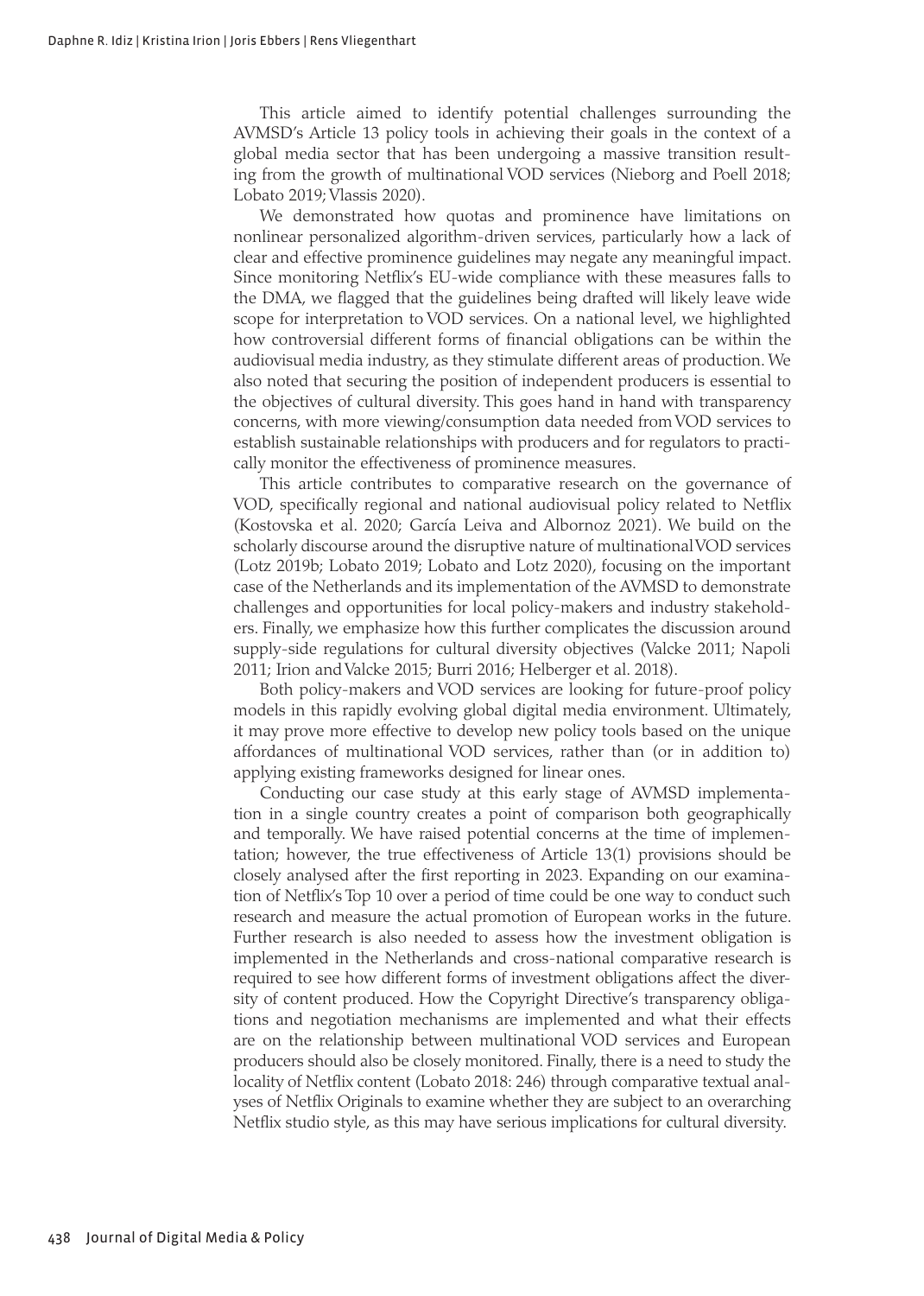#### **ACKNOWLEDGEMENTS**

The authors would like to thank the interviewees for generously giving their time to contribute to this project. We would also like to thank the anonymous reviewers for their helpful suggestions and the editors for their efforts in bringing this special issue together. This research was made possible through a Research Grant from the University of Amsterdam's Research Priority Area: Global Digital Cultures (<https://globaldigitalcultures.uva.nl/>).

#### **APPENDICES**

| <b>THEMES</b>                                                         | <b>QUESTIONS</b>                                                                                                                                                                                                                                                                                                    | <b>STAKEHOLDER(S)</b><br><b>ASKED</b> |
|-----------------------------------------------------------------------|---------------------------------------------------------------------------------------------------------------------------------------------------------------------------------------------------------------------------------------------------------------------------------------------------------------------|---------------------------------------|
| Impact of VOD in<br>the Netherlands                                   | What opportunities do Netflix and similar US-based<br>global VOD providers present for the Dutch media<br>industry?                                                                                                                                                                                                 | NAPA, NCP, Film<br>Fund, NPO, AVC     |
|                                                                       | What challenges do Netflix and similar US-based<br>global VOD providers present for the Dutch media<br>industry?                                                                                                                                                                                                    | NAPA, NCP, Film<br>Fund, NPO, AVC     |
|                                                                       | How great of a challenge is visibility (or 'prominence') for<br>Dutch content in this global digital context?                                                                                                                                                                                                       | NAPA, NCP, Film<br>Fund, NPO          |
|                                                                       | What is the role of Netflix and similar global VOD in the<br>value chain? In what ways is or isn't this sustainable?                                                                                                                                                                                                | <b>AVC</b>                            |
|                                                                       | What kind of local content are Netflix and similar global<br>VOD providers interested in licencing/acquiring or<br>producing? To what extent do Netflix and similar VOD<br>providers focus on specific genres and/or content themes,<br>and why do you think that is the case?                                      | NAPA, NCP, Film<br>Fund               |
|                                                                       | In what ways does the Film Fund's 2021-2024 Policy Plan<br>respond to the strong presence of Netflix and similar<br>VOD providers in the Netherlands? How does the Film<br>Fund balance its cultural and industrial policy objectives?<br>Since when has the Film Fund also supported television<br>series and why? | Film Fund                             |
| AVMSD (Art. 13):<br>Implementation,<br>Enforcement and<br>Definitions | How important are the revised AVMSD provisions<br>under Article 13 in the context of the Netherlands?                                                                                                                                                                                                               | <b>DMA</b>                            |
|                                                                       | How has the Netherlands specifically transposed the<br>revised AVMSD's Article 13 into domestic law?                                                                                                                                                                                                                | DMA                                   |
|                                                                       | How many VOD providers are registered in the<br>Netherlands and subject to the revised AVMSD's<br>European works requirements?                                                                                                                                                                                      | <b>DMA</b>                            |
|                                                                       | What exactly is the local content criteria for European<br>works? For instance, is it calculated by percentage of<br>crew/cast/locations from the EU or by the nationality of<br>producers?                                                                                                                         | DMA, Netflix, NCP,<br><b>NAPA</b>     |
| AVMSD (Art. 13):<br>Content Quota                                     | How is the Netherlands enforcing the content quota<br>requirements for VOD providers?                                                                                                                                                                                                                               | <b>DMA</b>                            |

#### *Appendix 1: Interview questions*

*Continued*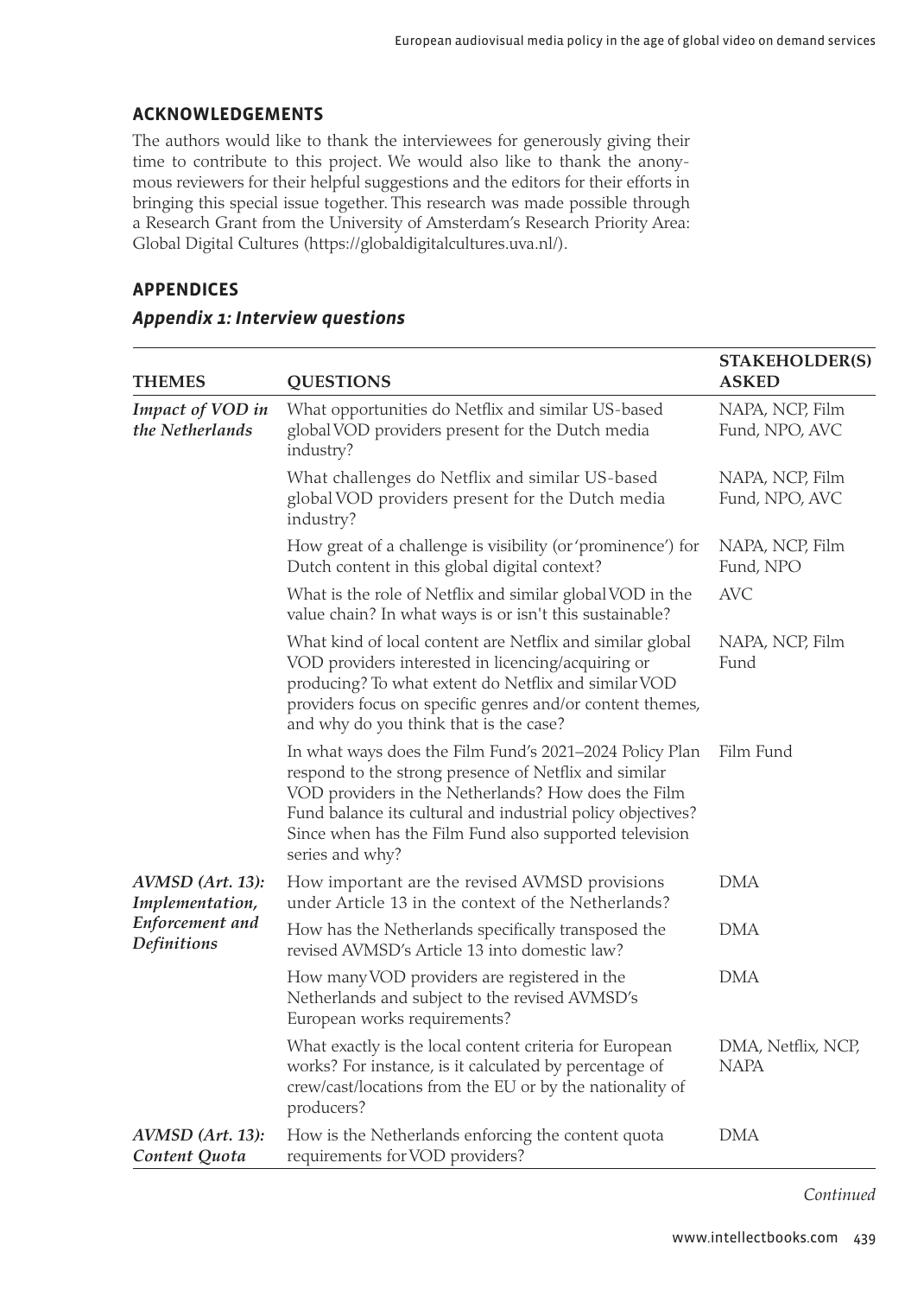| <b>THEMES</b>                                  | <b>QUESTIONS</b>                                                                                                                                                                                                                                                                                                                                                                                                                                                                                                                                                                                           | <b>STAKEHOLDER(S)</b><br><b>ASKED</b> |
|------------------------------------------------|------------------------------------------------------------------------------------------------------------------------------------------------------------------------------------------------------------------------------------------------------------------------------------------------------------------------------------------------------------------------------------------------------------------------------------------------------------------------------------------------------------------------------------------------------------------------------------------------------------|---------------------------------------|
|                                                | What are the main challenges of enforcing content quota<br>requirements for VOD providers?                                                                                                                                                                                                                                                                                                                                                                                                                                                                                                                 | DMA                                   |
|                                                | The European Commission's states that'it is the respon-<br>sibility of the Member State of jurisdiction (i.e. the coun-<br>try of origin) to enforce the obligation related to the share<br>of European works with regard to all the various national<br>catalogues'. Does this mean that the Netherlands, which<br>is home to Netflix's EMEA headquarters is considered its<br>country of origin and therefore responsible for monitor-<br>ing its EU-wide compliance? In what ways have other<br>Member States' regulators sought cooperation with DMA<br>about VOD issues in the context of this quota? | DMA                                   |
|                                                | The European Commission also states that Member<br>States can monitor compliance at a point in time or<br>on average over a predetermined period. What has the<br>Netherlands chosen?                                                                                                                                                                                                                                                                                                                                                                                                                      | <b>DMA</b>                            |
|                                                | According to DMA's Program Quota Report, Netflix NL<br>had an 18% share of European works on its catalogue in<br>2020. How was this calculated?                                                                                                                                                                                                                                                                                                                                                                                                                                                            |                                       |
|                                                | Are the DMA making the rapportageformulier completed<br>by VOD providers (e.g. Netflix) publicly available?                                                                                                                                                                                                                                                                                                                                                                                                                                                                                                | DMA                                   |
|                                                | What specific requirements are there, if any, for VOD<br>providers regarding the type of European content<br>included in the quota (e.g. with respect to age, origin,<br>genre, or medium of content)?                                                                                                                                                                                                                                                                                                                                                                                                     | DMA                                   |
| AVMSD (Art. 13):<br>Prominence                 | How is the Netherlands enforcing the prominence<br>requirements for VOD providers? What are the main<br>challenges of enforcing prominence requirements for<br>VOD providers?                                                                                                                                                                                                                                                                                                                                                                                                                              | DMA                                   |
|                                                | How is prominence operationalized and measured in<br>the context of personalized and algorithmically-recom-<br>mended content catalogues such as Netflix's?                                                                                                                                                                                                                                                                                                                                                                                                                                                | DMA                                   |
| AVMSD (Art.<br>13): Financial<br>Contributions | Beyond voluntary financial contributions, will nonlin-<br>ear services be obligated to invest in national funds and<br>media production in the Netherlands? If so, in what<br>circumstances and how will these investments be levied?                                                                                                                                                                                                                                                                                                                                                                      | DMA                                   |
|                                                | What specifications, if any, are there regarding how much<br>VOD providers should contribute to direct investments<br>in (a) production of European content for their own plat-<br>form versus (b) contributing to European national funds<br>(e.g. Dutch Film Fund) where they (e.g. Netflix) are not<br>involved in the selection of projects that receive produc-<br>tion subsidies?                                                                                                                                                                                                                    | DMA, Film Fund                        |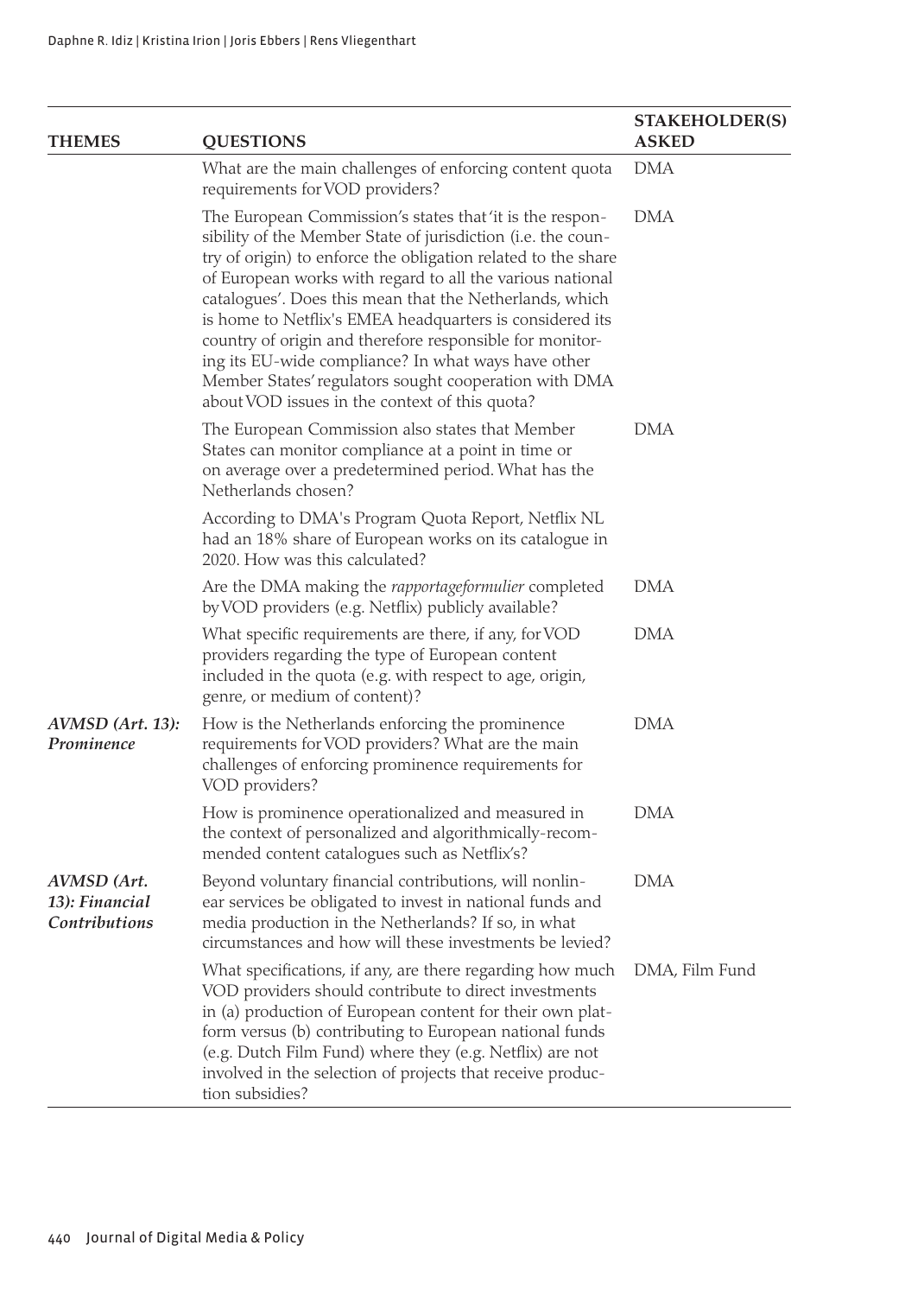| <b>THEMES</b>          | <b>QUESTIONS</b>                                                                                                                                                                                                                                                                                                        | <b>STAKEHOLDER(S)</b><br><b>ASKED</b> |
|------------------------|-------------------------------------------------------------------------------------------------------------------------------------------------------------------------------------------------------------------------------------------------------------------------------------------------------------------------|---------------------------------------|
|                        | How do different forms of investment obligations (e.g.<br>direct investment in production or levies) affect the diver-<br>sity of content produced?                                                                                                                                                                     | AVC.                                  |
|                        | Under the Dutch government's incentives announced in<br>December 2019, an investment obligation of 6% will be<br>applicable to SVOD providers which can be done directly<br>(through production) or through private funds. How does<br>Netflix plan to contribute to the Dutch media industry<br>under this obligation? | Netflix                               |
| <b>Impact of AVMSD</b> | The revised AVMSD's Article 13 implements a content<br>quota, prominence requirement, and investment obliga-<br>tions for VOD providers to promote European works. In<br>what ways does this impact the Dutch media industry?                                                                                           | NAPA, NCP, Film<br>Fund, NPO          |
|                        | Which provisions (content quota, prominence require-<br>ment, investment obligations, levies) are most effective<br>for stimulating production within the Dutch film and<br>television industry (and why)?                                                                                                              | NAPA, NCP, NPO                        |
|                        | Which provisions (content quota, prominence require-<br>ment, investment obligations, levies) are least effective for<br>stimulating production within the Dutch film and televi-<br>sion industry (and why)?                                                                                                           | NAPA, NCP, NPO                        |
|                        | To what extent do (or will) these measures incentiv-<br>ize production in The Netherlands? To what extent do<br>(or will) these measures increase consumer exposure to<br>European works?                                                                                                                               | AVC                                   |
| Netflix and<br>AVMSD   | Which, if any, of the AVMSD's measures has had (or<br>might have) the greatest impact on Netflix's European<br>strategy? Netflix has been ramping up it's slate of<br>European content, to what extent is this due to the<br>revised AVMSD?                                                                             | Netflix                               |
|                        | What is the editorial criteria Netflix uses for European<br>content? How does Netflix seek out European content?<br>What type of European content does Netflix look for?                                                                                                                                                | Netflix                               |
|                        | Netflix recently announced a new slate of Dutch content<br>(including the first Dutch Netflix Original film and first<br>Dutch Netflix Original comedy series). What motivates<br>Netflix to acquire or develop Dutch content?                                                                                          | Netflix                               |
|                        | How does Netflix balance acquiring/licensing older local<br>content with developing/producing new local Netflix<br>Originals?                                                                                                                                                                                           | Netflix                               |
|                        | What are the greatest challenges with the content<br>quota of European works on a theoretically unlimited<br>content catalogue? What are the greatest challenges<br>with the prominence requirements for European works<br>on an algorithmically personalized homepage that<br>differs per user?                        | Netflix                               |

*Continued*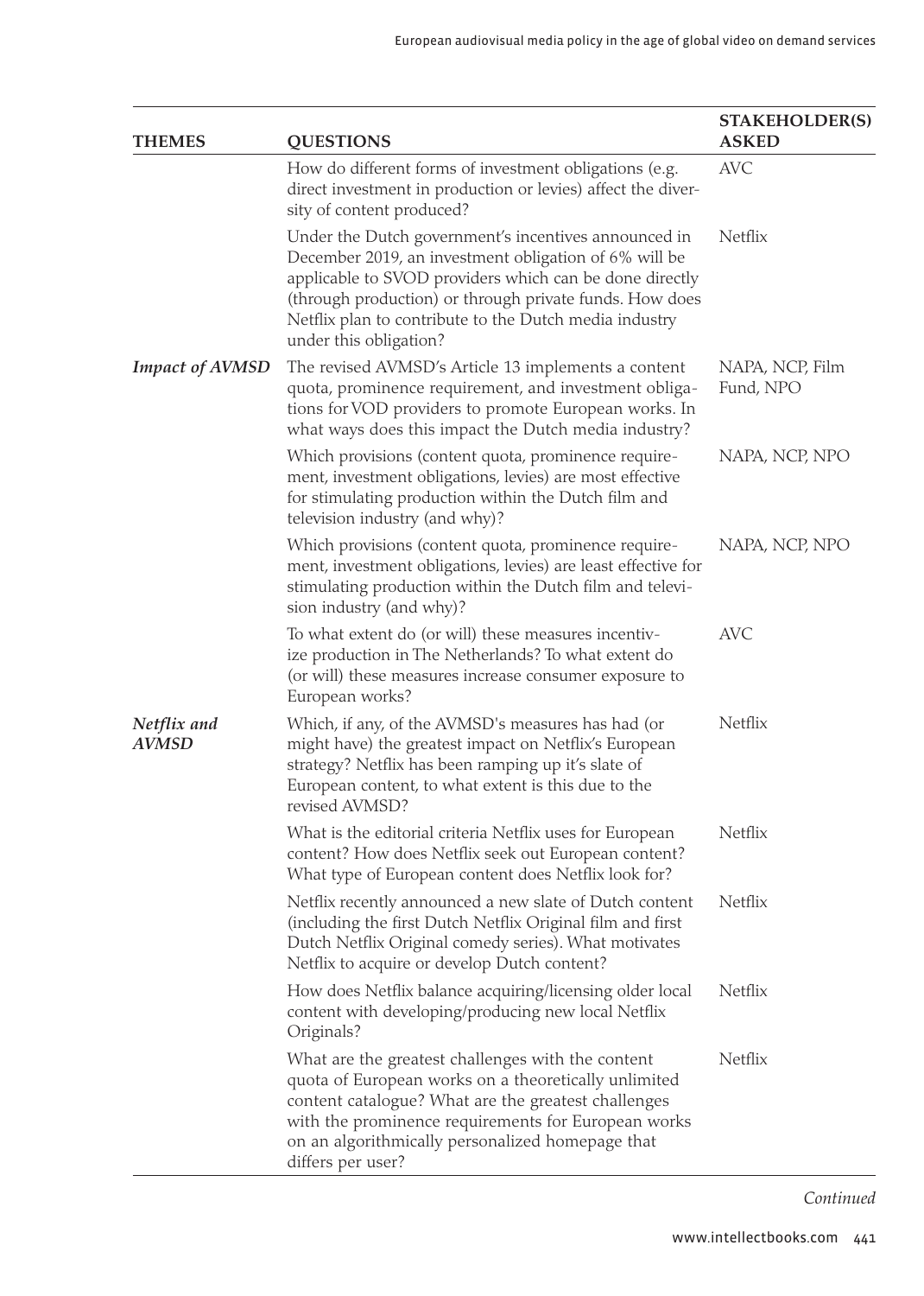| <b>THEMES</b>                | <b>QUESTIONS</b>                                                                                                                                                                                                                                                                                                       | <b>STAKEHOLDER(S)</b><br><b>ASKED</b> |
|------------------------------|------------------------------------------------------------------------------------------------------------------------------------------------------------------------------------------------------------------------------------------------------------------------------------------------------------------------|---------------------------------------|
|                              | How does Netflix deal with the strategic challenge of<br>balancing diversity with providing accurate recommen-<br>dations to its users? To what extent is Netflix designing<br>or developing tools (e.g. recommendation algorithms,<br>categories, etc.) to promote European works?                                    | Netflix                               |
|                              | Why did Netflix choose Amsterdam, the Netherlands<br>for its EMEA headquarters? What implications does<br>the Netherlands as 'country of origin' have for Netflix's<br>EU-wide compliance with the AVMSD?                                                                                                              | Netflix                               |
| (Stakeholder) and<br>Netflix | What is the current relationship between (Stakeholder)<br>and Netflix?                                                                                                                                                                                                                                                 | NAPA, NCP, Film<br>Fund, NPO          |
|                              | What kind of local content is Netflix interested in licenc-<br>ing/acquiring or (co-)producing from the NPO? What<br>is the current state of affairs and how are these talks<br>progressing? How do you feel the AVMSD has (or might)<br>influence these discussions?                                                  | NPO, Netflix                          |
|                              | How does the NPO structure cost and revenue sharing<br>with Netflix?                                                                                                                                                                                                                                                   | <b>NPO</b>                            |
|                              | How does collaboration with Netflix affect relationships<br>with (besides the Netherlands Film Fund) other Dutch<br>and EU level production subsidy providers such as the<br>CoBo fund?                                                                                                                                | NAPA, NCP                             |
|                              | How does (or might) collaboration with Netflix to<br>produce films, affect the division of costs and revenues<br>between Netflix and the traditional stakeholders, namely<br>the Film Fund, film producers, film distributors, cinemas,<br>TV broadcasters etc.?                                                       | Film Fund                             |
|                              | How have Netflix and similar VOD providers affected the<br>relationship between content producers and traditional<br>(public and private) television broadcasters, film distribu-<br>tors, cinemas, etc.?                                                                                                              | NAPA, NCP                             |
|                              | How does Netflix differ from private or public broad-<br>casters (e.g. NPO) in terms of their approach to content<br>development/production/distribution? In what ways does<br>the fact that Neftlix doesn't share viewing data impact<br>the market power of the local producers/filmmakers/<br>talent it works with? | NAPA, NCP                             |
|                              | What relationship does (Stakeholder) hope to have with<br>Netflix and similar multinational VOD providers in the<br>future?                                                                                                                                                                                            | NAPA, NCP, Film<br>Fund, NPO          |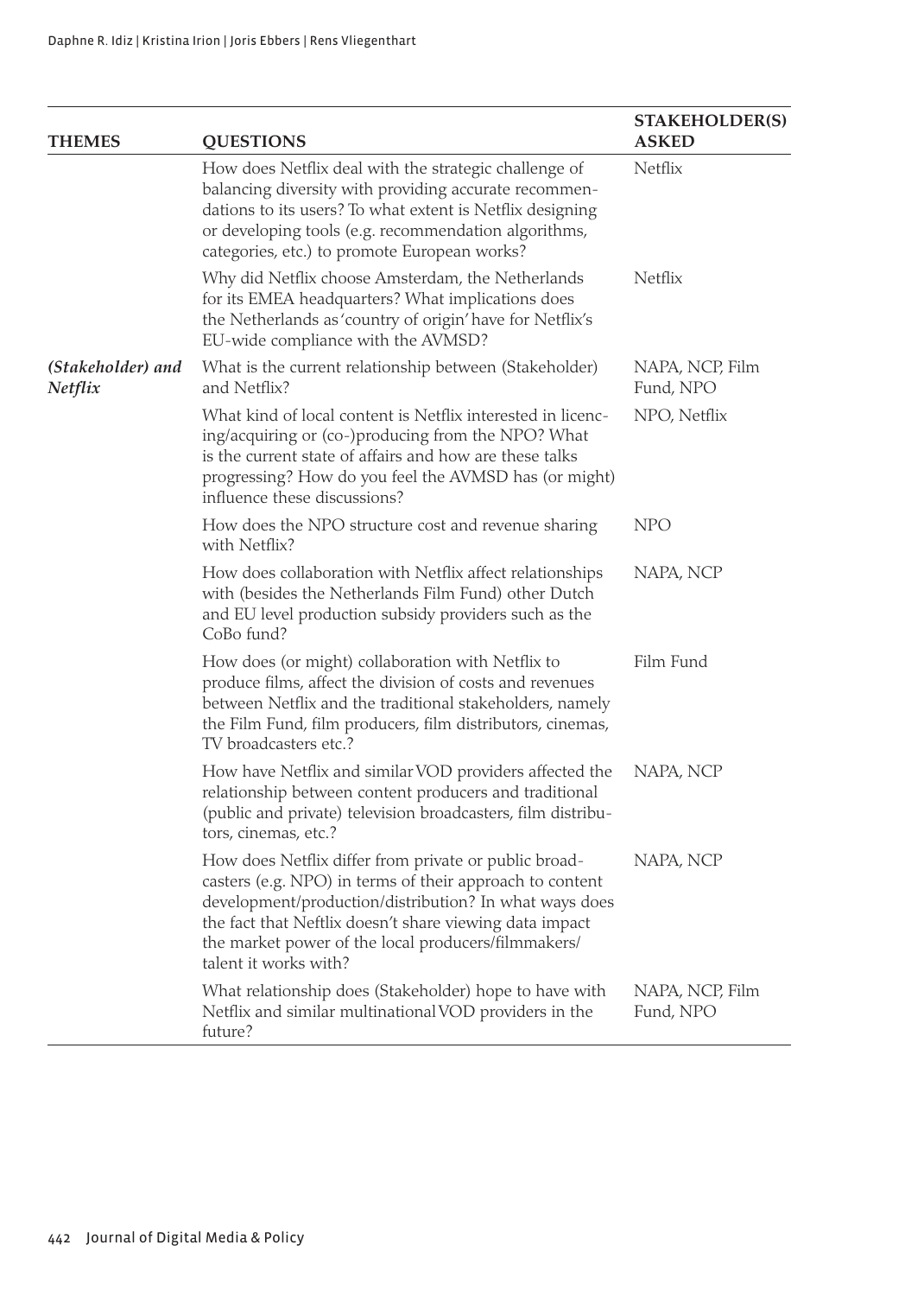| <b>THEMES</b>       | <b>OUESTIONS</b>                                                                                                                                                                                                                                                                                                                                                                                          | <b>STAKEHOLDER(S)</b><br><b>ASKED</b> |
|---------------------|-----------------------------------------------------------------------------------------------------------------------------------------------------------------------------------------------------------------------------------------------------------------------------------------------------------------------------------------------------------------------------------------------------------|---------------------------------------|
| <b>Transparency</b> | Per the EU Directive on Copyright and Related Rights in<br>the Digital Single Market, EU member states will offer<br>negotiation mechanisms to assist licensing rights disa-<br>greements between parties and VOD services and VOD<br>platforms will be required to meet certain transparency<br>obligations which will entail sharing data with authors<br>and performers. How will this impact Netflix? | Netflix, AVC                          |
| General             | Are there any other related policy challenges that we<br>should discuss?                                                                                                                                                                                                                                                                                                                                  | All                                   |

#### **REFERENCES**

Audiovisual Consultant Interview (2021), video conference interview with D. Idiz, 9 March.

- Burri, Mira (2016), 'Cultural diversity in the internet age: In search of new tools that work', *DigiWorld Economic Journal Communications & Strategies*, 1:101, pp. 63–85.
- Cabrera, Blázquez, Francisco, Javier, Cappello, Maja, Fontaine, Gilles, Talavera, Milla Julio and Valais, Sophie (2019), 'The promotion of independent audiovisual production in Europe', IRIS Plus, Strasbourg: European Audiovisual Observatory, May, [https://rm.coe.int/iris-plus-2019-the-promotion-of](https://rm.coe.int/iris-plus-2019-the-promotion-of-independent-audiovisual-production-in-/1680947bc8)[independent-audiovisual-production-in-/1680947bc8](https://rm.coe.int/iris-plus-2019-the-promotion-of-independent-audiovisual-production-in-/1680947bc8). Accessed 1 January 2021.
- Chandrashekar, Ashok, Amat, Fernando, Basilico, Justin and Jebara, Tony (2017), 'Artwork personalization at Netflix', Netflix Technology Blog, 7 December, [https://medium.com/netflix-techblog/artwork-personalization](https://medium.com/netflix-techblog/artwork-personalization-c589f074ad76)[c589f074ad76.](https://medium.com/netflix-techblog/artwork-personalization-c589f074ad76) Accessed 1 May 2021.
- Council for Culture (2018), 'Zicht op zo veel meer' ('A view on so much more'), The Hague: Council for Culture, 22 February, [https://www.raadvoorcul](https://www.raadvoorcultuur.nl/documenten/adviezen/2018/02/22/advies-zicht-op-zo-veel-meer)[tuur.nl/documenten/adviezen/2018/02/22/advies-zicht-op-zo-veel-meer.](https://www.raadvoorcultuur.nl/documenten/adviezen/2018/02/22/advies-zicht-op-zo-veel-meer) Accessed 20 February 2021.
- Council of the European Union (2018), 'Draft Directive of the European Parliament and of the Council amending Directive 2010/13/EU on the coordination of certain provisions laid down by law, regulation or administrative action in Member States concerning the provision of audiovisual media services (Audiovisual Media Services Directive) in view of changing market realities (first reading)', Brussels, 18 October, [https://data.consi](https://data.consilium.europa.eu/doc/document/ST-13052-2018-ADD-1/en/pdf)[lium.europa.eu/doc/document/ST-13052-2018-ADD-1/en/pdf](https://data.consilium.europa.eu/doc/document/ST-13052-2018-ADD-1/en/pdf). Accessed 17 June 2021.
- Dialogic (2019), '"Verheffing of verstoring?" Effecten stimuleringsmaatregelen audiovisuele productie in Nederland' ('"Elevation or disturbance?": Effects of incentives on audiovisual production in the Netherlands'), Utrecht: Dialogic, 11 January, [https://www.dialogic.nl/wp-content/](https://www.dialogic.nl/wp-content/uploads/2019/12/Dialogic-APE-Eindrapportage-Verheffing-of-verstoring-Effecten-stimuleringsmaatregelen-audiovisuele-productie-in-Nederland.pdf) [uploads/2019/12/Dialogic-APE-Eindrapportage-Verheffing-of-verstoring-](https://www.dialogic.nl/wp-content/uploads/2019/12/Dialogic-APE-Eindrapportage-Verheffing-of-verstoring-Effecten-stimuleringsmaatregelen-audiovisuele-productie-in-Nederland.pdf)[Effecten-stimuleringsmaatregelen-audiovisuele-productie-in-Nederland.](https://www.dialogic.nl/wp-content/uploads/2019/12/Dialogic-APE-Eindrapportage-Verheffing-of-verstoring-Effecten-stimuleringsmaatregelen-audiovisuele-productie-in-Nederland.pdf) [pdf.](https://www.dialogic.nl/wp-content/uploads/2019/12/Dialogic-APE-Eindrapportage-Verheffing-of-verstoring-Effecten-stimuleringsmaatregelen-audiovisuele-productie-in-Nederland.pdf) Accessed 20 February 2021.
- Doyle, Gillian (2019), 'Public policy, independent television production and the digital challenge', *Journal of Digital Media & Policy*, 10:2, pp. 145–62.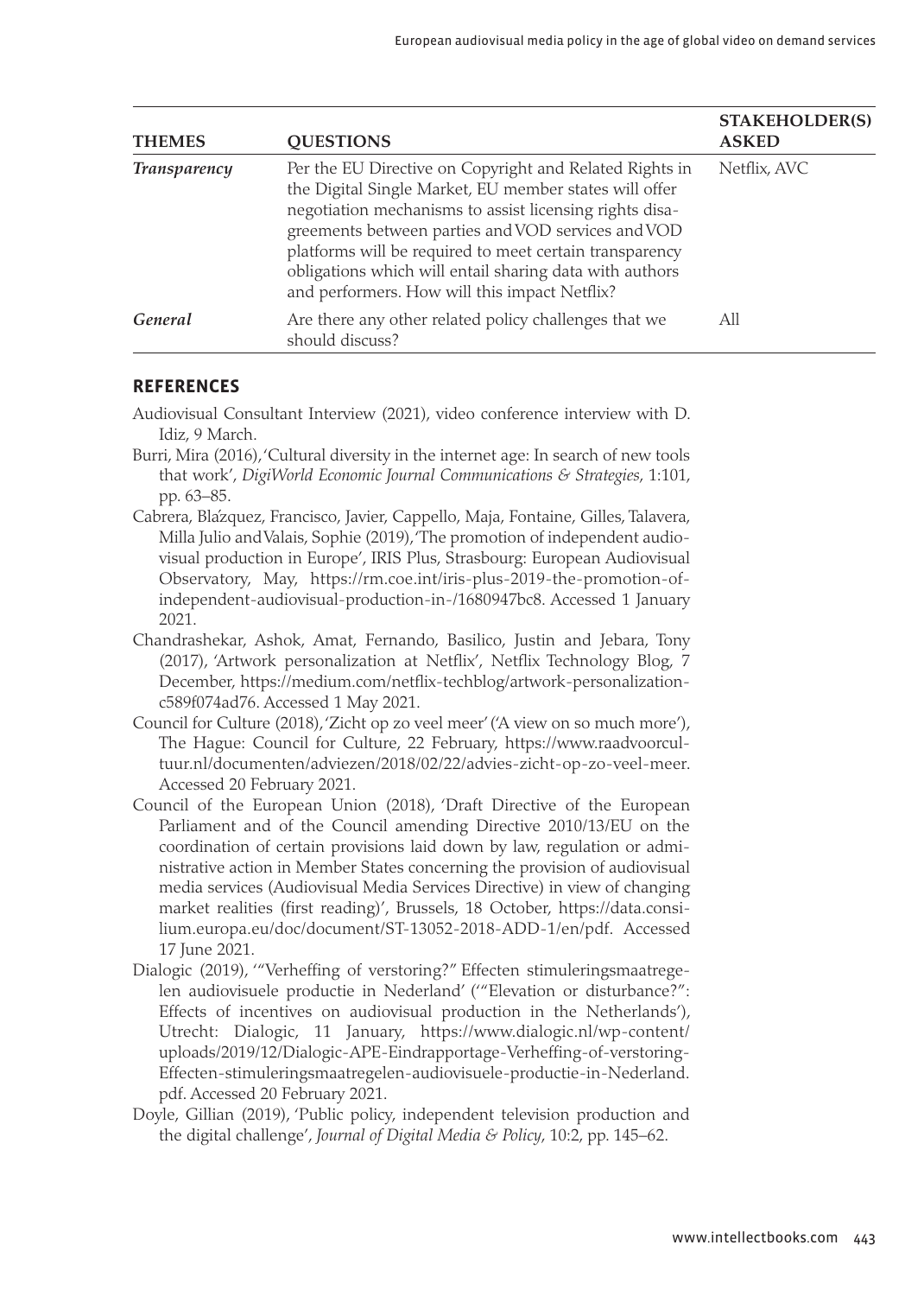- Dutch Media Authority Interview (2021), video conference interview with D. Idiz and K. Irion, 10 February.
- Erdbrink, Thomas (2021), 'Government in Netherlands resigns after benefit scandal', *New York Times*, 15 January, [https://www.nytimes.com/2021/01/15/](https://www.nytimes.com/2021/01/15/world/europe/dutch-government-resignation-rutte-netherlands.html) [world/europe/dutch-government-resignation-rutte-netherlands.html](https://www.nytimes.com/2021/01/15/world/europe/dutch-government-resignation-rutte-netherlands.html). Accessed 20 February 2021.
- European Audiovisual Observatory (2019), 'The legal framework for international co-productions', *IRIS Plus 2018*–*3*, Strasbourg: Council of Europe, [https://rm.coe.int/iris-plus-2018-3-the-legal-framework-for-internatio](https://rm.coe.int/iris-plus-2018-3-the-legal-framework-for-international-co-productions/168090369b)[nal-co-productions/168090369b](https://rm.coe.int/iris-plus-2018-3-the-legal-framework-for-international-co-productions/168090369b). Accessed 17 June 2021.
- European Commission (2020), 'Communication from the Commission Guidelines pursuant to Article 13(7) of the Audiovisual Media Services Directive on the calculation of the share of European works in on-demand catalogues and on the definition of low audience and low turnover 2020/C 223/03', 7 July, [https://eur-lex.europa.eu/legal-content/EN/TXT/PDF/?uri=](https://eur-lex.europa.eu/legal-content/EN/TXT/PDF/?uri=CELEX:52020XC0707(03)&from=EN) [CELEX:52020XC0707\(03\)&from=EN.](https://eur-lex.europa.eu/legal-content/EN/TXT/PDF/?uri=CELEX:52020XC0707(03)&from=EN) Accessed 1 January 2021.
- European Parliament and Council of the European Union (2010), 'Directive 2010/13/EU of the European Parliament and of the Council of 10 March 2010 on the coordination of certain provisions laid down by law, regulation or administrative action in Member States concerning the provision of audiovisual media services (Audiovisual Media Services Directive)', 10 March, [https://eur-lex.europa.eu/LexUriServ/LexUriServ.do?uri=OJ:L:2](https://eur-lex.europa.eu/LexUriServ/LexUriServ.do?uri=OJ:L:2010:095:0001:0024:EN:PDF) [010:095:0001:0024:EN:PDF.](https://eur-lex.europa.eu/LexUriServ/LexUriServ.do?uri=OJ:L:2010:095:0001:0024:EN:PDF) Accessed 1 January 2021.
- European Parliament and Council of the European Union (2018), 'Directive (EU) 2018/1808 of the European Parliament and of the Council of 14 November 2018 amending Directive 2010/13/EU on the coordination of certain provisions laid down by law, regulation or administrative action in Member States concerning the provision of audiovisual media services (Audiovisual Media Services Directive) in view of changing market realities', 14 November, [https://eur-lex.europa.eu/legal](https://eur-lex.europa.eu/legal-content/EN/TXT/PDF/?uri=CELEX:32018L1808&from=EN)[content/EN/TXT/PDF/?uri=CELEX:32018L1808&from=EN](https://eur-lex.europa.eu/legal-content/EN/TXT/PDF/?uri=CELEX:32018L1808&from=EN). Accessed 1 January 2021.
- European Parliament and Council of the European Union (2019), 'Directive (EU) 2019/790 of the European Parliament and of the Council of 17 April 2019 on copyright and related rights in the Digital Single Market and amending Directives 96/9/EC and 2001/29/EC', 17 April, [https://eur-lex.](https://eur-lex.europa.eu/legal-content/EN/TXT/PDF/?uri=CELEX:32019L0790&from=EN) [europa.eu/legal-content/EN/TXT/PDF/?uri=CELEX:32019L0790&from](https://eur-lex.europa.eu/legal-content/EN/TXT/PDF/?uri=CELEX:32019L0790&from=EN) [=EN](https://eur-lex.europa.eu/legal-content/EN/TXT/PDF/?uri=CELEX:32019L0790&from=EN). Accessed 1 January 2021.
- European Producers Club (n.d.), 'FAQ on the definition of independent producer', [https://www.europeanproducersclub.org/.](https://www.europeanproducersclub.org/) Accessed 20 March 2021.
- European Producers Club (2021), 'EPC code of fair practices for VOD services when commissioning new works from independent producers', [https://](https://www.europeanproducersclub.org/our-code-of-fair-practices) [www.europeanproducersclub.org/our-code-of-fair-practices](https://www.europeanproducersclub.org/our-code-of-fair-practices). Accessed 20 March 2021.
- Evens, Tom, Donders, Karen and Afilipoaie, Adelaida (2020), 'Platform policies in the European Union: Competition and public interest in media markets', *Journal of Digital Media & Policy*, 11:3, pp. 283–300.
- Federation of European Screen Directors (2021), 'EU Filmmakers Call on Global Streamers to Commit to Fair Negotiating Conditions On Remuneration', 15 February, [https://screendirectors.eu/eu-filmmakers](https://screendirectors.eu/eu-filmmakers-call-on-global-streamers-to-commit-to-fair-negotiating-conditions-on-remuneration/)[call-on-global-streamers-to-commit-to-fair-negotiating-conditions-on](https://screendirectors.eu/eu-filmmakers-call-on-global-streamers-to-commit-to-fair-negotiating-conditions-on-remuneration/)[remuneration/.](https://screendirectors.eu/eu-filmmakers-call-on-global-streamers-to-commit-to-fair-negotiating-conditions-on-remuneration/) Accessed 20 February 2021.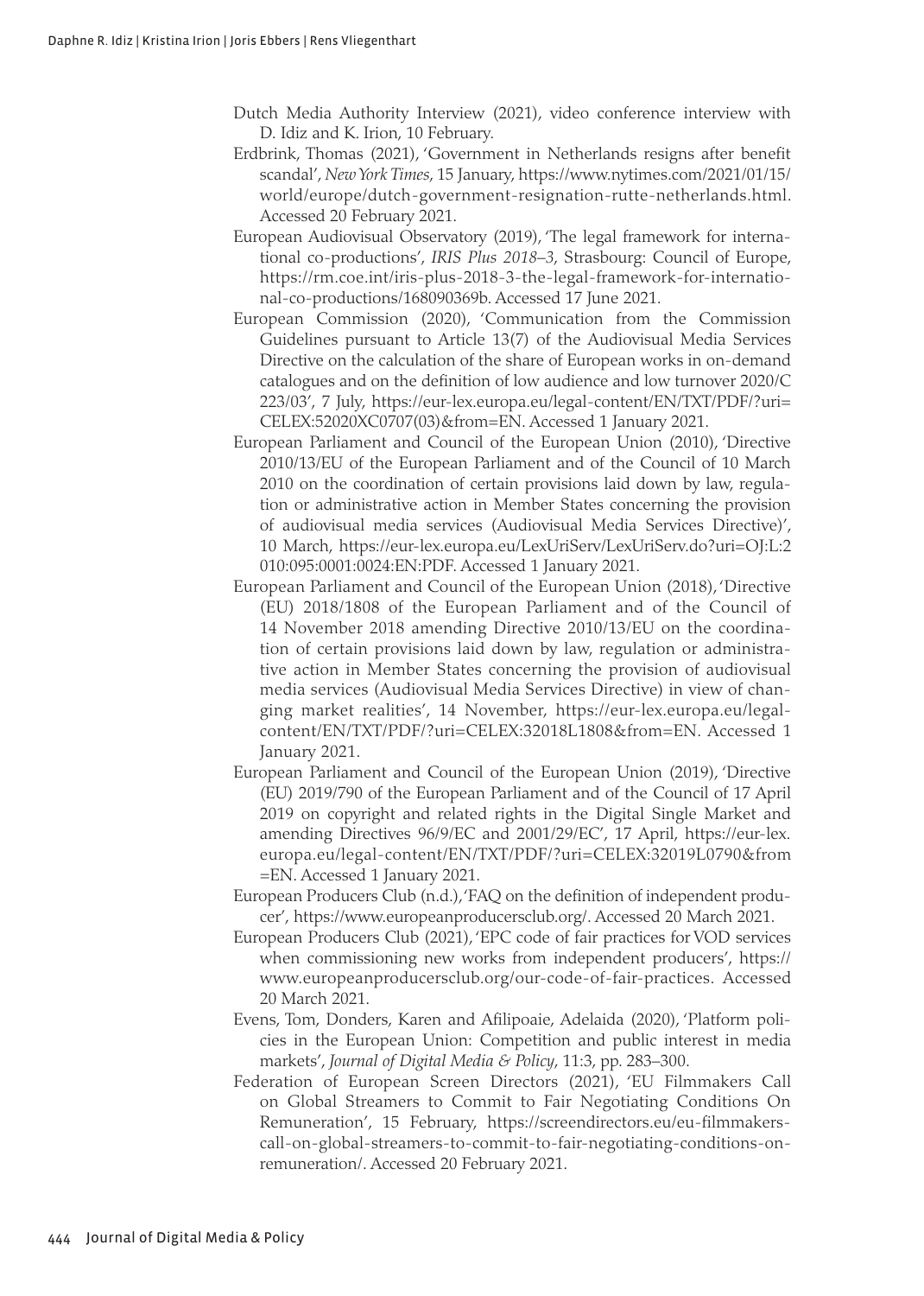- García Leiva, M. Trinidad and Albornoz, Luis A. (2021), 'VOD service providers and regulation in the European Union: an audiovisual diversity approach', *International Journal of Cultural Policy*, 27:3, pp. 267–81.
- Gomez-Uribe, Carlos A. and Hunt, Neil (2015), 'The Netflix recommender system: Algorithms, business value, and innovation', *ACM Transactions on Management Information Systems*, 6:4, pp. 1–19.
- Helberger, Natali, Karppinen, Kari and D'Acunto, Lucia (2018), 'Exposure diversity as a design principle for recommender systems', *Information, Communication & Society*, 21:2, pp. 191–207.
- Hesmondhalgh, David and Lotz, Amanda D. (2020), 'Video screen interfaces as new sites of media circulation power', *International Journal of Communication*, 14, pp. 386–409.
- Hunt, Robert and McKelvey, Fenwick (2019), 'Algorithmic regulation in media and cultural policy: A framework to evaluate barriers to accountability', *Journal of Information Policy*, 9, pp. 307–35.
- Irion, Kristina and Valcke, Peggy (2015), 'Cultural diversity in the digital age: EU competences, policies and regulations for diverse audiovisual and online content', in E. Psychogiopoulou (ed.), *Cultural Governance and the European Union*, Houndmills and New York: Palgrave Macmillan, pp. 75–90. Johnson, Catherine (2019), *Online TV*, London and New York: Routledge.
- Kostovska, Ivana, Raats, Tim and Donders, Karen (2020), 'The rise of the "Netflix tax" and what it means for sustaining European audiovisual markets', *Innovation: The European Journal of Social Science Research*, 33:4, pp. 423–41.
- Levitate Film (n.d.), 'The forgotten battle', [https://levitatefilm.com/en/film/the](https://levitatefilm.com/en/film/the-forgotten-battle/)[forgotten-battle/](https://levitatefilm.com/en/film/the-forgotten-battle/). Accessed 1 January 2021.
- Lobato, Ramon (2018), 'Rethinking international TV flows research in the age of Netflix', *Television & New Media*, Special Issue: 'Rethinking International TV Flows Research in the Age of Netflix', 19:3, pp. 241–56.
- Lobato, Ramon (2019), *Netflix Nations: The Geography of Digital Distribution*, New York: New York University Press.
- Lobato, Ramon and Lotz, Amanda D. (2020), 'Imagining global video: The challenge of Netflix', *Journal of Cinema and Media Studies*, 59:3, pp. 132–36.
- Lotz, Amanda D. (2017), *Portals: A Treatise on Internet-distributed Television*, Ann Arbor, MI: Maize Publishing.
- Lotz, Amanda D. (2019a), 'Show me the money: How revenue strategies change the creative possibilities of internet-distributed television', in M. Deuze and M. Prenger (eds), *Making Media: Production, Practices, and Professions*, Amsterdam: Amsterdam University Press, pp. 337–46.
- Lotz, Amanda D. (2019b), 'The multifaceted policy challenges of transnational internet-distributed television', *Journal of Digital Media & Policy*, 10:1, pp. 27–31.
- Lotz, Amanda D. (2020), 'In between the global and the local: Mapping the geographies of Netflix as a multinational service', *International Journal of Cultural Studies*, 24:2, pp. 195–215.
- Mazzoli, Eleonora Maria (2020), 'Online content governance: Towards a framework for analysis for prominence and discoverability', *Journal of Digital Media & Policy*, 11:3, pp. 301–19.
- *Mediawet* ('Media Act') (2008), [https://wetten.overheid.nl/BWBR0025028/2021-](https://wetten.overheid.nl/BWBR0025028/2021-07-01) [07-01.](https://wetten.overheid.nl/BWBR0025028/2021-07-01) Accessed 1 May 2021.
- Ministry of Education, Culture and Science (2015), 'Response of the Government of the Netherlands to the consultation on Directive 2010/13/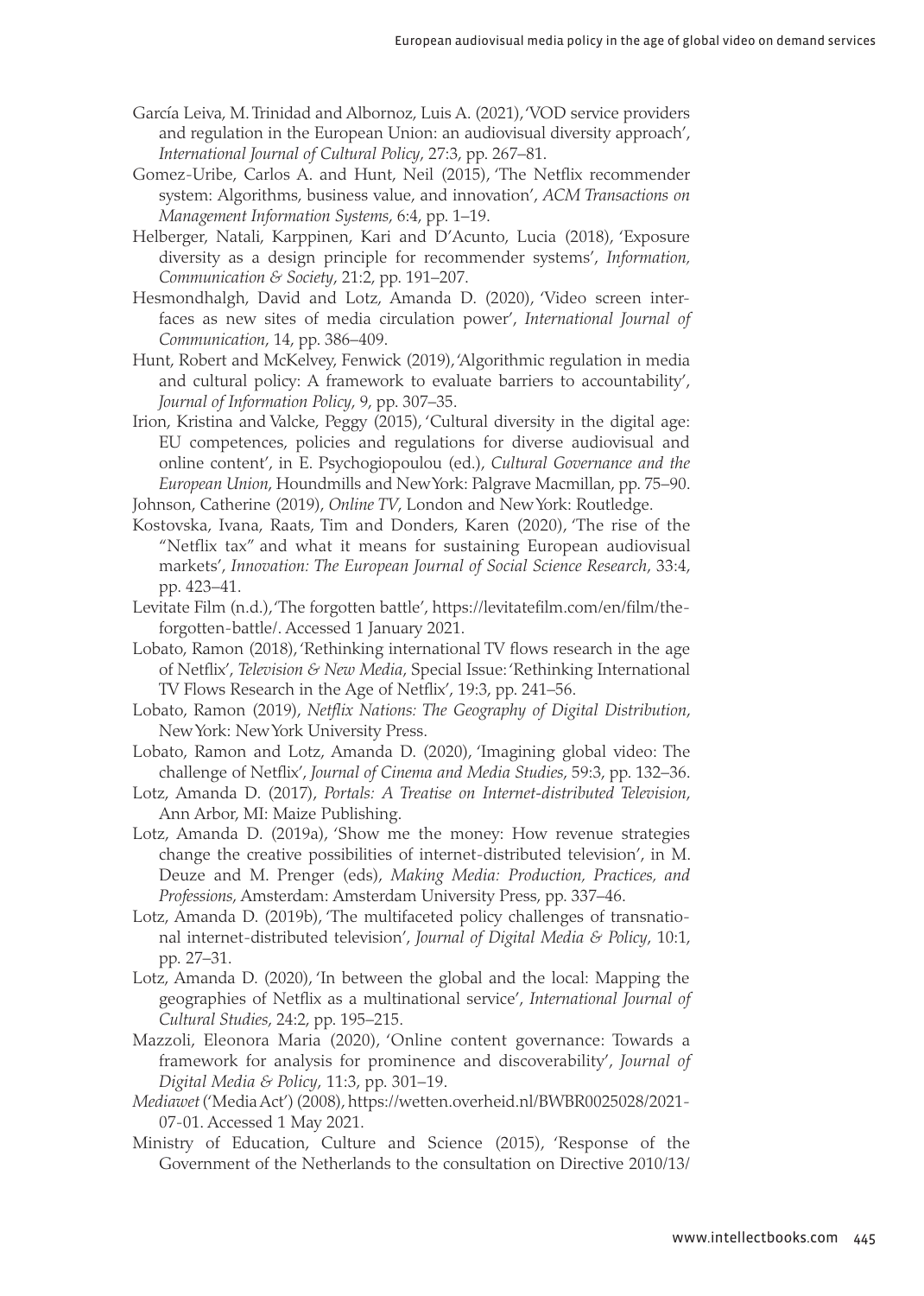EU on Audiovisual Media Services', 30 September, [https://zoek.officielebe](https://zoek.officielebekendmakingen.nl/blg-607410.pdf)[kendmakingen.nl/blg-607410.pdf](https://zoek.officielebekendmakingen.nl/blg-607410.pdf). Accessed 17 June 2021.

- Ministry of Education, Culture and Science (2019), 'Stimuleringsmaatregel Nederlands cultureel audiovisueel aanbod' ('Incentive measure for Dutch cultural audiovisual offer'), Letter to Parliament, 19 December, [https://](https://www.rijksoverheid.nl/documenten/kamerstukken/2019/12/19/kamerbrief-stimuleringsmaatregel-nederlands-cultureel-audiovisueel-aanbod) [www.rijksoverheid.nl/documenten/kamerstukken/2019/12/19/kamer](https://www.rijksoverheid.nl/documenten/kamerstukken/2019/12/19/kamerbrief-stimuleringsmaatregel-nederlands-cultureel-audiovisueel-aanbod)[brief-stimuleringsmaatregel-nederlands-cultureel-audiovisueel-aanbod](https://www.rijksoverheid.nl/documenten/kamerstukken/2019/12/19/kamerbrief-stimuleringsmaatregel-nederlands-cultureel-audiovisueel-aanbod). Accessed 10 February 2021.
- Ministry of Education, Culture and Science (2020), 'Wetsvoorstel investeringsverplichting voor het Nederlands cultureel audiovisueel product' ('Bill on investment obligation for Dutch cultural audiovisual product'), ID11368 Version K-1, 29 October, [https://www.internetconsultatie.nl/investerings](https://www.internetconsultatie.nl/investeringsverplichting)[verplichting](https://www.internetconsultatie.nl/investeringsverplichting). Accessed 20 February 2021.
- NAPA (2020), 'Reactie NAPA' ('Response NAPA and NCP'), Bill on investment obligation for the Dutch cultural audiovisual product, 26 November, [https://www.internetconsultatie.nl/investeringsverplichting/reactie/](https://www.internetconsultatie.nl/investeringsverplichting/reactie/b277748a-6a32-474f-9e3d-d99cf7a50191) [b277748a-6a32-474f-9e3d-d99cf7a50191](https://www.internetconsultatie.nl/investeringsverplichting/reactie/b277748a-6a32-474f-9e3d-d99cf7a50191). Accessed 28 February 2021.
- NAPA Interview (2021), video conference interview with D. Idiz and J. Ebbers, 17 February.
- Napoli, Philip M. (2011), 'Diminished, enduring, and emergent diversity policy concerns in an evolving media environment', *International Journal of Communications*, 5, pp. 1182–96.
- Napoli, Philip M. (2014), 'Automated media: An institutional theory perspective on algorithmic media production and consumption', *Communication Theory*, 24:3, pp. 340–60.
- NCP Interview (2021), video conference interview with D. Idiz and J. Ebbers, 16 February.
- Netflix (2015), 'Consultation on Directive 2010/13/EU on audiovisual media services (AVMSD): A media framework for the 21st century', [http://](http://ec.europa.eu/newsroom/dae/document.cfm?action=display&doc_id=11459) [ec.europa.eu/newsroom/dae/document.cfm?action=display&doc\\_id=11459](http://ec.europa.eu/newsroom/dae/document.cfm?action=display&doc_id=11459). Accessed 1 January 2021.
- Netflix (2018), 'Netflix continues to bring new and diverse stories from Europe, Middle East, and Africa to the World', Newsroom, 18 April, [https://about.](https://about.netflix.com/en/news/netflix-continues-to-bring-new-and-diverse-stories-from-europe-middle-east-and-africa-to-the-world) [netflix.com/en/news/netflix-continues-to-bring-new-and-diverse-stories](https://about.netflix.com/en/news/netflix-continues-to-bring-new-and-diverse-stories-from-europe-middle-east-and-africa-to-the-world)[from-europe-middle-east-and-africa-to-the-world.](https://about.netflix.com/en/news/netflix-continues-to-bring-new-and-diverse-stories-from-europe-middle-east-and-africa-to-the-world) Accessed 1 January 2021.
- Netflix (2021), 'Company profile', Netflix Investors, [https://ir.netflix.net/](https://ir.netflix.net/ir-overview/profile/default.aspx) [ir-overview/profile/default.aspx](https://ir.netflix.net/ir-overview/profile/default.aspx). Accessed 10 March 2021.
- Netflix (2021a), 'Netflix presents a sneak-peek of its local content from the Netherlands and Belgium', Newsroom, 4 February, [https://about.netflix.](https://about.netflix.com/en/news/netflix-presents-a-sneak-peek-of-its-local-content-from-the-netherlands-and) [com/en/news/netflix-presents-a-sneak-peek-of-its-local-content-from](https://about.netflix.com/en/news/netflix-presents-a-sneak-peek-of-its-local-content-from-the-netherlands-and)[the-netherlands-and.](https://about.netflix.com/en/news/netflix-presents-a-sneak-peek-of-its-local-content-from-the-netherlands-and) Accessed 10 March 2021.
- Netflix Interview (2021), video conference interview with D. Idiz and K. Irion, 22 February.
- Netherlands Film Fund Interview (2021), video conference interview with D. Idiz and J. Ebbers, 17 February.
- Nieborg, David B. and Poell, Thomas (2018), 'The platformisation of cultural production: Theorizing the contingent cultural commodity', *New Media & Society*, 20:11, pp. 4275–92.
- NPO (2020), 'Reactie NPO' ('Response NPO'), Bill on investment obligation for the Dutch cultural audiovisual product, 26 November, [https://www.](https://www.internetconsultatie.nl/investeringsverplichting/reactie/5f5ff613-3cdc-4554-8ad8-8e2f56192d86) [internetconsultatie.nl/investeringsverplichting/reactie/5f5ff613-3cdc-4554-](https://www.internetconsultatie.nl/investeringsverplichting/reactie/5f5ff613-3cdc-4554-8ad8-8e2f56192d86) [8ad8-8e2f56192d86](https://www.internetconsultatie.nl/investeringsverplichting/reactie/5f5ff613-3cdc-4554-8ad8-8e2f56192d86). Accessed 28 February 2021.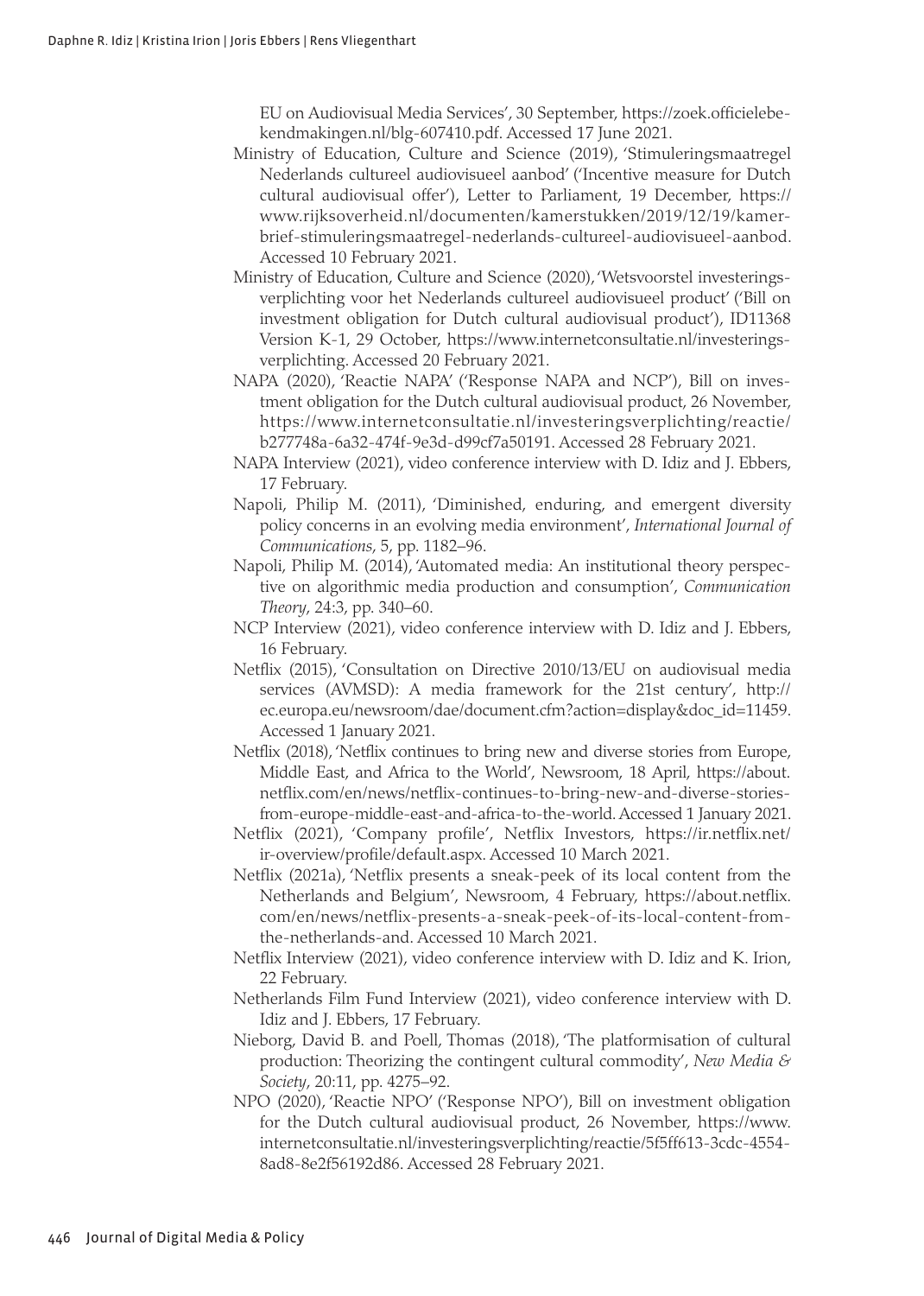- NPO Interview (2021), video conference interview with J. Ebbers and R. Vliegenthart, 24 February.
- Riley, Madeline, Machado, Lauren, Roussabrov, Boris, Branyen, Tim, Bhawalkar, Parth, Jin, Eugene and Kansara, Apurya (2018), 'AVA: The Art and Science of Image Discovery at Netflix', Netflix Technology Blog, 7 February, [https://](https://medium.com/netflix-techblog/ava-the-art-and-science-of-image-discovery-at-netflix-a442f163af6) [medium.com/netflix-techblog/ava-the-art-and-science-of-image-disco](https://medium.com/netflix-techblog/ava-the-art-and-science-of-image-discovery-at-netflix-a442f163af6)[very-at-netflix-a442f163af6.](https://medium.com/netflix-techblog/ava-the-art-and-science-of-image-discovery-at-netflix-a442f163af6) Accessed 1 May 2021.
- Roxborough, Scott (2019), 'Netflix to open New Europe headquarters in Amsterdam', *The Hollywood Reporter*, 29 October, [https://www.hollywoo](https://www.hollywoodreporter.com/news/netflix-open-new-europe-headquarters-amsterdam-1250710)[dreporter.com/news/netflix-open-new-europe-headquarters-amster](https://www.hollywoodreporter.com/news/netflix-open-new-europe-headquarters-amsterdam-1250710)[dam-1250710](https://www.hollywoodreporter.com/news/netflix-open-new-europe-headquarters-amsterdam-1250710). Accessed 1 January 2021.
- Schuurman, Ruud (2020), *Alles is zoals het zou moeten zijn* (*Life as it Should Be*), Netherlands: Interstellar Pictures.
- Smith, Michael D. and Telang, Rahul (2016), *Streaming, Sharing, Stealing: Big Data and the Future of Entertainment*, Cambridge, MA: MIT Press.
- Spangler, Todd (2013), 'Netflix launches in The Netherlands', *Variety*, 11 September, [https://variety.com/2013/digital/global/netflix-launches](https://variety.com/2013/digital/global/netflix-launches-in-the-netherlands-1200607571/)[in-the-netherlands-1200607571/.](https://variety.com/2013/digital/global/netflix-launches-in-the-netherlands-1200607571/) Accessed 1 January 2021.
- Spangler, Todd (2020), 'Netflix launches Top 10 daily rankings of most popular titles by country', *Variety*, 24 February, [https://variety.com/2020/digital/](https://variety.com/2020/digital/news/netflix-top-10-daily-rankings-popular-titles-1203513514/) [news/netflix-top-10-daily-rankings-popular-titles-1203513514/.](https://variety.com/2020/digital/news/netflix-top-10-daily-rankings-popular-titles-1203513514/) Accessed 1 January 2021.
- Statista (2020), 'Video on demand in the Netherlands: Statistics and facts', 25 November, [https://www.statista.com/topics/5522/video-on-demand](https://www.statista.com/topics/5522/video-on-demand-in-the-netherlands/)[in-the-netherlands/.](https://www.statista.com/topics/5522/video-on-demand-in-the-netherlands/) Accessed 12 October 2020.
- Tallerås, Kim, Colbjørnsen, Terje, Oterholm, Knut and Larsen, Håkon (2020), 'Cultural policies, social missions, algorithms and discretion: What should public service institutions recommend?', in A. Sundqvist, G. Berget, J. Nolin and K. I. Skjerdingstad (eds), *Sustainable Digital Communities*, 12051, Cham: Springer International Publishing, pp. 588–95.
- UNESCO (2005), *Convention on the Protection and Promotion of the Diversity of Cultural Expressions*, New York: United Nations.
- UNESCO (2017), *Operational Guidelines on the Implementation of the Convention in the Digital Environment, Approved by the Conference of Parties to the 2005 Convention on the Protection and Promotion of the Diversity of Cultural Expressions at its sixth session,* Paris: United Nations, [https://en.unesco.](https://en.unesco.org/creativity/sites/creativity/files/sessions/digital_operational_guidelines_en.pdf) [org/creativity/sites/creativity/files/sessions/digital\\_operational\\_guidelines\\_](https://en.unesco.org/creativity/sites/creativity/files/sessions/digital_operational_guidelines_en.pdf) [en.pdf](https://en.unesco.org/creativity/sites/creativity/files/sessions/digital_operational_guidelines_en.pdf). Accessed 1 May 2021.
- Valcke, Peggy (2011), 'Looking for the user in media pluralism regulation: Unraveling the traditional diversity chain and recent trends of user empowerment in European media regulation', *Journal of Information Policy*, 1, pp. 287–320.
- van Heijningen, Matthijs (2020), *De Slag om de Schelde* (*The Forgotten Battle*), Netherlands: Levitate Film.
- Vivarelli, Nick (2020), 'Europe's streaming showdown is coming to a head', *Variety*, 10 December, [https://variety.com/2020/streaming/global/netflix](https://variety.com/2020/streaming/global/netflix-amazon-disney-plus-europe-1234848797/)[amazon-disney-plus-europe-1234848797/.](https://variety.com/2020/streaming/global/netflix-amazon-disney-plus-europe-1234848797/) Accessed 1 January 2021.
- Vlassis, Antonios (2020), 'European Union and online platforms in global audiovisual politics and economy: Once upon a time in America?', *International Communication Gazette*, 83:6, pp. 1–23.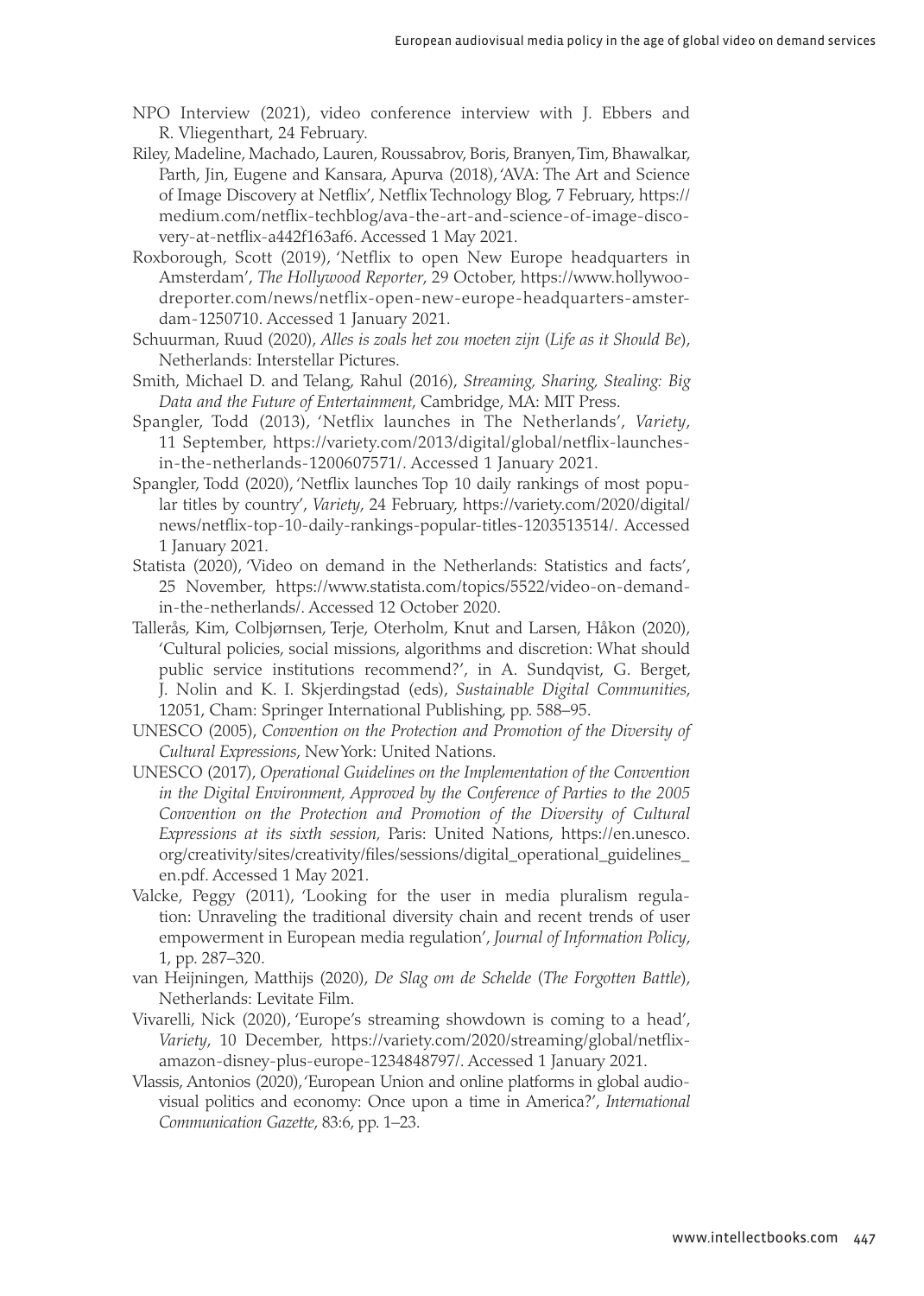#### **SUGGESTED CITATION**

Idiz, Daphne R., Irion, Kristina, Ebbers, Joris and Vliegenthart, Rens (2021), 'European audiovisual media policy in the age of global video on demand services: a case study of Netflix in the Netherlands', *Journal of Digital Media & Policy*, 12:3, pp. 425–49, [https://doi.org/10.1386/jdmp\\_00070\\_1](https://doi.org/10.1386/jdmp_00070_1)

#### **CONTRIBUTOR DETAILS**

Daphne Rena Idiz is a Ph.D. candidate at the University of Amsterdam's Amsterdam School for Cultural Analysis (ASCA). Her research focuses on the transformations occurring to European cultural production practices resulting from the expansion of global streaming services, particularly as related to television and film production and regulation.

Contact: Faculty of Humanities, Department of Media & Culture, University of Amsterdam, Kloveniersburgwal 48, 1012 CX, Amsterdam, the Netherlands. E-mail: [d.r.idiz@uva.nl](mailto:﻿d.r.idiz@uva.nl)

https://orcid.org/0000-0003-3307-2361

Kristina Irion is an associate professor at the Institute for Information Law (IViR) at the University of Amsterdam. Kristina's research focuses on how transnational digital technology transforms and shapes European values. She has published on EU competences and independent supervision in the media sector and small European media systems in democratic transition countries of the Western Balkans. In terms of societal relevance, much of the commissioned research she has led or contributed to did generate a significant impact on public policy, e.g. the INDIREG study.

Contact: Institute for Information Law, Faculty of Law, University of Amsterdam, Nieuwe Achtergracht 166, 1018 WV, Amsterdam, the Netherlands. E-mail: [k.irion@uva.nl](mailto:﻿k.irion@uva.nl)

https://orcid.org/0000-0003-4151-1520

Joris Ebbers is a full professor of entrepreneurship and innovation at Luiss Business School in Rome, the academic dean of their campus in Amsterdam and a visiting scholar at the University of Amsterdam Business School. His main research interests are entrepreneurship, social networks and organization. He studies this mostly in the context of creative industries and business incubation. He has published in academic journals that include *Journal of Business Venturing, Entrepreneurship Theory & Practice, International Journal of Research in Marketing, Strategic Organization, Human Relations* and *Journal of Cultural Economics*.

Contact: Luiss Business School, Via Nomentana, 216, 00162, Rome, Italy. E-mail: jebbers@luiss.it

https://orcid.org/0000-0003-1016-6728

Rens Vliegenthart is professor of media and society and the scientific director at the Amsterdam School of Communication Research (ASCoR). His research focuses on the production and effects of media content on public opinion as